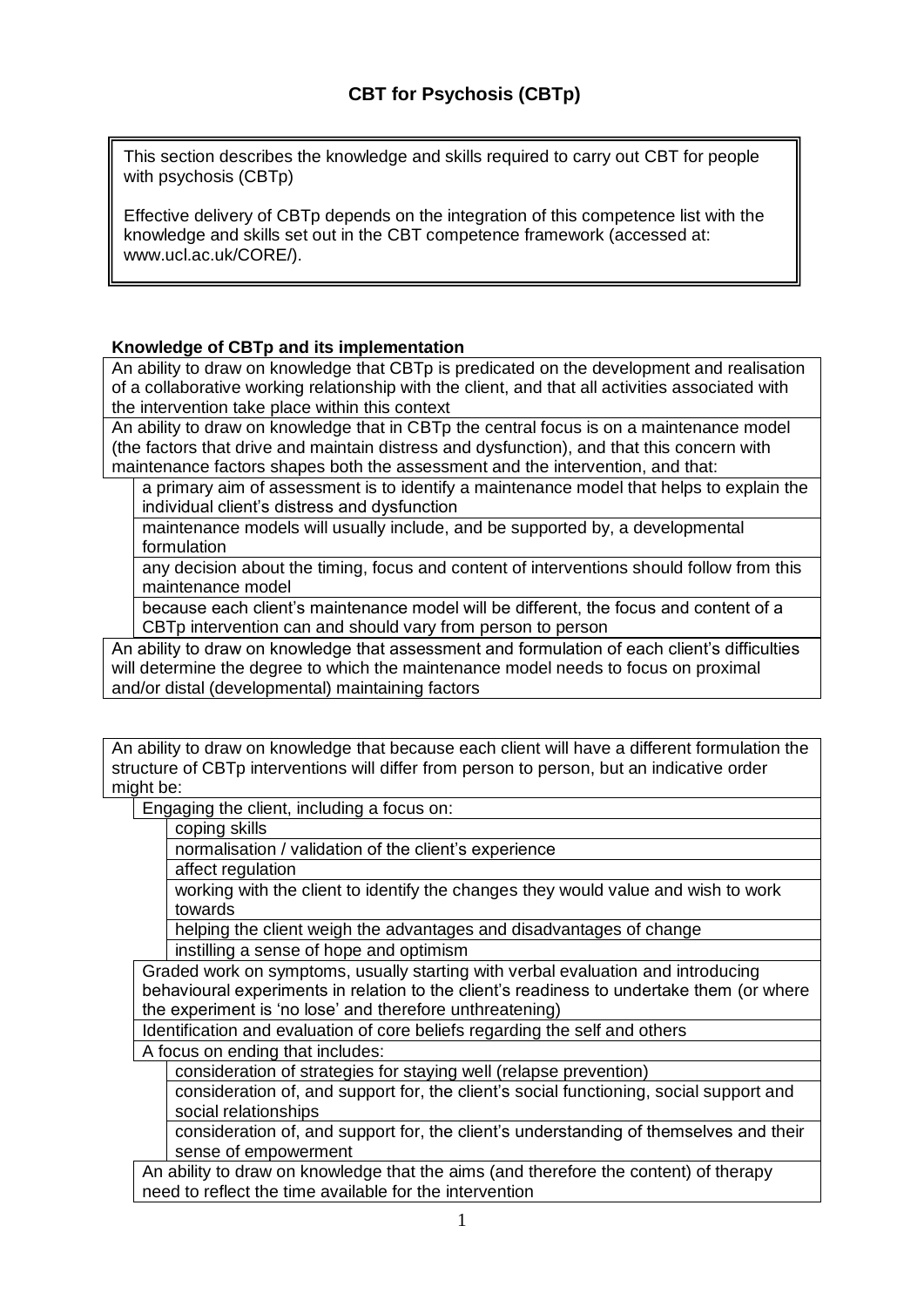An ability to draw on knowledge that because the content of CBTp reflects the client's current needs and concerns, the focus for clients who are in, or close to, an acute episode will be different to that for individuals who are between episodes (e.g. where "meaning-making" may be more appropriate and relevant)

An ability to draw on knowledge that in CBTp engagement, assessment, formulation and intervention are best seen as iterative (rather than distinct) phases, and that:

each area is likely to be revisited as contact proceeds

therapists need to adopt a flexible (rather than linear) approach to each phase, tailored to client need and capacity

the need for a thorough assessment and formulation does not preclude the introduction of focused interventions that can promote engagement by helping the client experience early gains (e.g. using 'no loss' behavioural experiments to testout ideas, or introducing specific techniques such as behavioural activation)

An ability to draw on knowledge that the length of time needed to assess and formulate a client's difficulties can vary markedly, and will be influenced by factors such as:

progress in building the therapeutic alliance

the client's needs, capacities and concerns (e.g. their ability to concentrate, their level of suspiciousness, and the complexity of their presentation)

## **Knowledge about cognition and information processing**

An ability to draw on knowledge that clients may have difficulties in cognitive functioning (e.g. in memory or attention) and/or intellectual functioning, and that:

this may be relevant to their presentation and capacities

can be accommodated by appropriate adjustments (e.g. reducing cognitive demand by keeping to a short agenda, shorter but more frequent sessions, or flexibility over location)

An ability to draw on knowledge of the information processing biases and distortions which are commonly observed in cognitive therapy, as well as those biases which may be relevant to the formation of delusional beliefs e.g.:

selective abstraction (focusing on negative details taken out of context, ignoring other salient features, and drawing conclusions on the basis of this "fragment" of experience)

jumping to conclusions – data gathering bias (a tendency to draw conclusions which are not warranted from available information)

belief inflexibility (the extent to which an individual can consider alternative positions or alternative hypotheses)

# **ENGAGEMENT**

## **Ability to engage the client and build a collaborative approach to assessment**

An ability to orient the client to the assessment process (and to respond to their concerns or queries) by conveying the fact that the assessment will usually:

be wide-ranging (e.g. focusing on the past as well as the present)

include detailed consideration of their specific experiences (e.g. hallucinations, delusional beliefs)

be conducted over an extended period of time (rather than in one or two initial sessions)

An ability to check with the client that the content and scope of assessment conforms to their expectations, and to their needs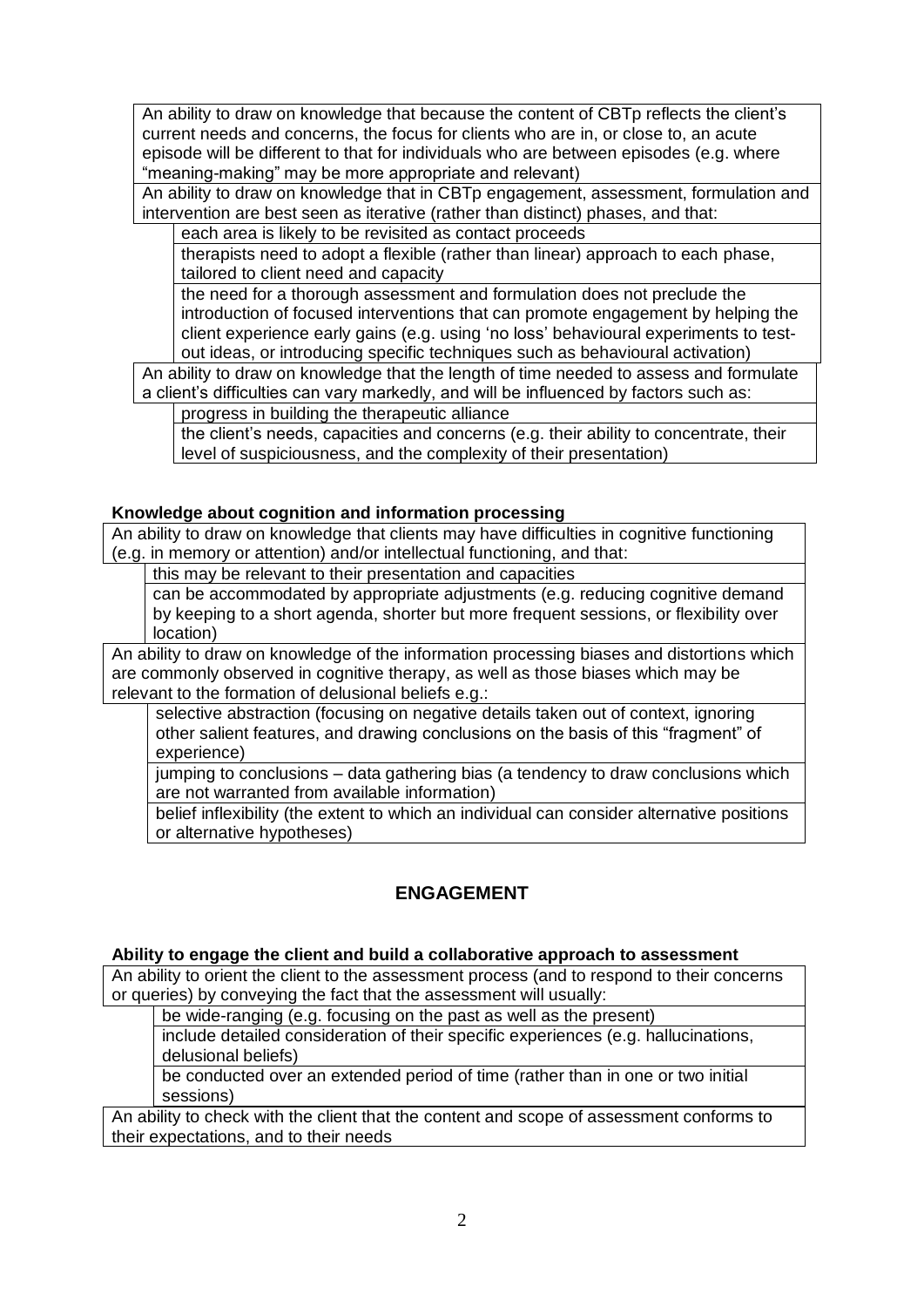An ability to convey the importance of undertaking a careful assessment before attempting to initiate change

an ability to introduce discrete elements of CBT technique during the assessment if this is likely to foster engagement and give the client a direct experience of the CBT model) e.g.:

validating or normalising the client's experiences

introducing behavioural activation

keeping a diary of voices

An ability to foster a positive alliance with the client by (for example):

explicitly encouraging the client to talk openly about their experiences and concerns maintaining a consistently empathic position

being alert both to what the client says and what they convey nonverbally (through their tone of voice, behaviour and body language).

showing that the client's comments are taken seriously, regardless of content (e.g. taking a neutral stance in relation to the content of a delusional belief and collaboratively weighing evidence for and against this way of thinking (while explicitly acknowledging its reality for the client))

validating the client's experiences by helping to show how thoughts, emotions, and behaviours are understandable (e.g. in the context of their past history)

showing an understanding of how the client makes sense of their voice(s) and empathising with their reactions to the experience of hearing voice(s)

making judicious use of humour (e.g. to normalise a client's experience or to reduce tension)

helping the client to maintain their focus by offering frequent summaries of pertinent themes

# **Ability to respond when the client is suspicious of, or hostile towards, the therapist**

An ability to counter any negative beliefs or suspicions the client may have about the therapist by:

trying to understand (rather than react to) suspicion or hostility by holding in mind a formulation that encompasses the client's likely interactions with the therapist and others

making judicious use of self-disclosure (so as to help assuage concerns that could arise if the therapist is seen as distant, cool and 'hard to read')

demonstrating a capacity for patience and persistence if the client presents as paranoid, hostile, reticent or incoherent (e.g. by acknowledging that the client may be finding it challenging to be with the therapist but expressing a commitment to working with them)

An ability for the therapist to be conscious of the impact of their nonverbal communications when a client presents as paranoid and/or aggressive (e.g. taking care not to mirror a client's body language).

An ability to anticipate the possibility that voices may be commenting negatively on the therapist by discussing this openly with the client (e.g. "sometimes people say that their voices don't like people like me discussing them; is this the case for you?").

an ability to work collaboratively with the client to develop strategies to manage if voices make it hard to proceed with the session (e.g. agreeing with the client that they can stop discussion of the voices whenever they wish)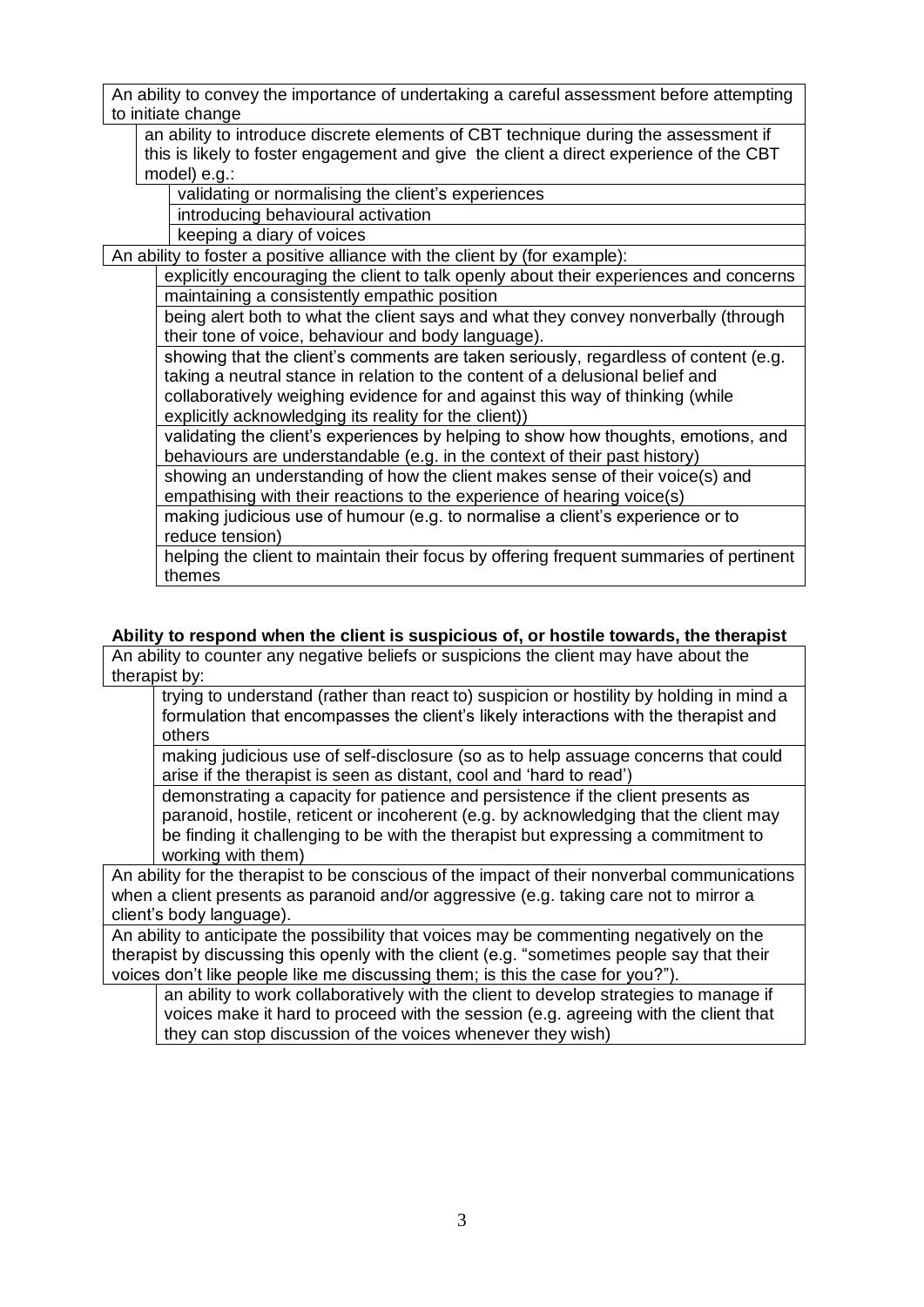## **Ability to personalise and adapt session content to the individual client**

An ability to draw on knowledge of ways in which clients for whom normalisation is appropriate can be helped to "normalise" their psychotic experiences and beliefs (i.e. to see them as being on a continuum with the experiences and beliefs found in the general population), for example, by:

discussing the prevalence with which people in the general population hear voices

introducing the concept of a "continuum" of experience with the general population

noting that the attribution biases that can lead to delusional beliefs do not differ from those used by most people (it is the way that they are applied that can be different)

An ability to be alert to factors that will influence the client's receptiveness to an assessment and continued therapy, including:

their mental state (e.g. experiencing psychotic symptoms in the session)

past experiences of services (e.g. unhappy at 'yet another' assessment)

their expectations regarding being believed and/or criticised by the clinician

their beliefs about their diagnosis and mental illness

their attitude toward therapy

An ability to tailor the ways in which information is conveyed to the client's needs (e.g. aiding retention by using written information for the client to take away and/or making recordings of the therapy session for them to listen to at a later time).

An ability to work collaboratively with the client to set an agenda for sessions that is efficient and appropriately flexible (i.e. responsive to the client's state of mind and capacities)

#### **Ability to help the client experience shared control of session content**

An ability to maintain a collaborative and flexible approach to the assessment, adapting its structure, content and length in relation to the client's capacity and needs An ability to 'check-in' regularly with the client to determine:

their sense of the helpfulness of what is being discussed

their readiness to move on to new areas of discussion, or to try out new strategies

their capacity to manage any emotional discomfort or difficulties that a new procedure may introduce

An ability to help the client retain a sense of shared control by:

being willing to stay with neutral topics of discussion (e.g. those reflecting the client's personal interests or hobbies) where this shift of focus reflects the client's attempt to 'regulate' emotional discomfort

being willing to be flexible about the settings in which sessions take place finding a shared language and terminology congruent with the client's phraseology and understanding

using a recovery oriented stance so as to maintain a focus on the client's goals, motivations and strengths

An ability to "change tack" in response to high levels of distress, discomfort, or evidence of the unhelpfulness of a strategy.

## **Ability to deal with the emotional content of sessions**

An ability to draw on knowledge of the importance of creating a safe environment within which the client can discuss and express their emotional reactions

An ability to assess the client's capacity to focus on negative or painful emotions, (for example, by being guided by their capacity to acknowledge, label and manage emotions)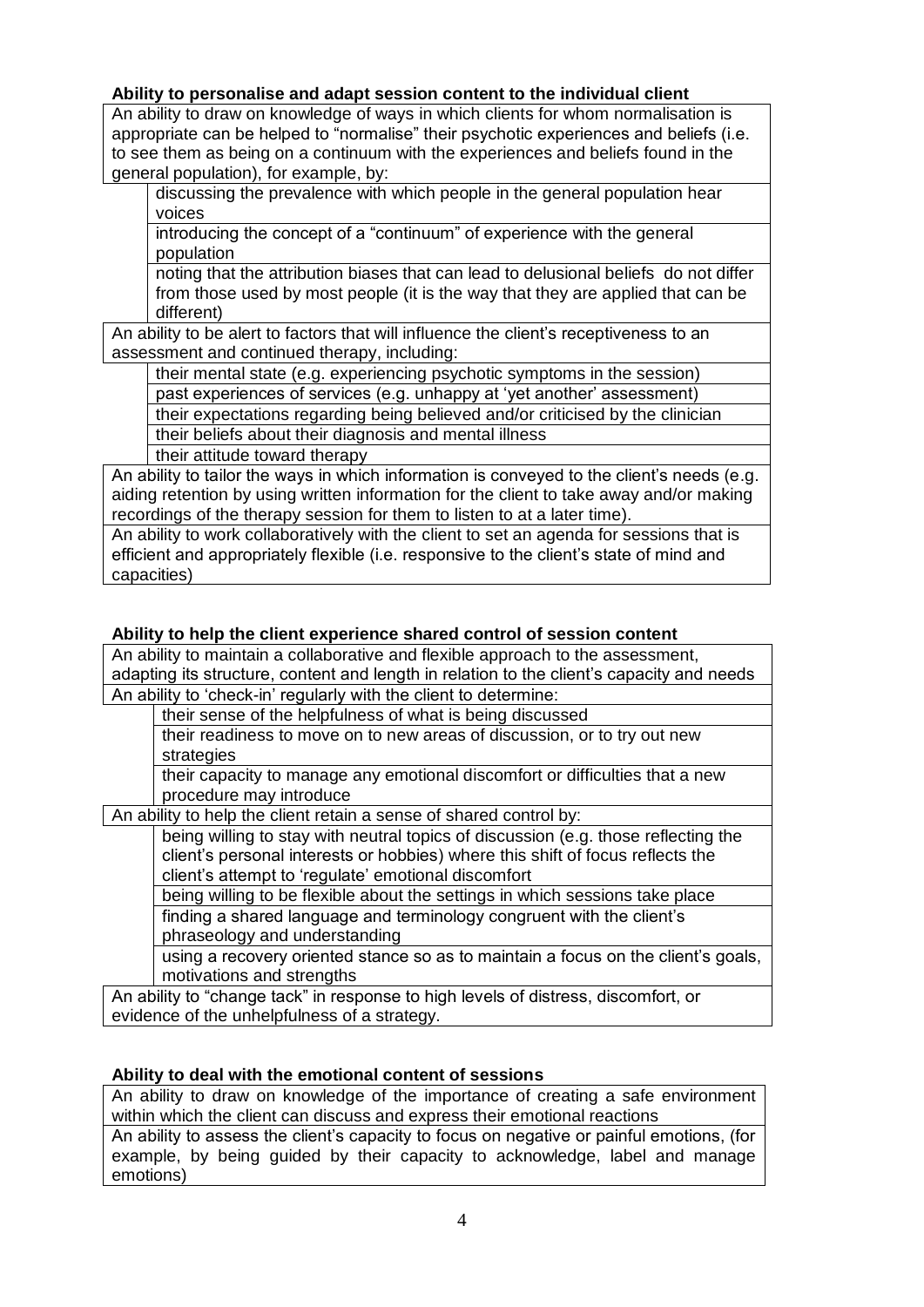An ability to help the client 'regulate' affect in the session, for example by:

jointly considering when it is appropriate to explore potentially sensitive areas (e.g. not "forcing" the disclosure of delusional ideation)

helping the client signal if they are feeling emotionally aroused

collaboratively redirecting discussion if the client seems to be finding topic areas too emotionally arousing (e.g. by focussing on areas which are nonproblematic, or engaging in everyday social discussion)

making it clear that the client has control over whether to stop, to continue, or to return to difficult topics at a later stage

helping the client make use of 'grounding' strategies

An ability to help the client access, differentiate and experience their emotions in a way that facilitates change

An ability to help the client process emotions by acknowledging and containing emotional levels that are too high (e.g. anger, fear, despair) or too low (e.g. apathy, low motivation).

An ability to work with emotional issues that interfere with effective change (e.g. hostility, anxiety, excessive anger, avoidance of strong affect).

# **ASSESSMENT**

## **Knowledge of the scope of the assessment**

An ability to draw on knowledge that assessment should include consideration of:

the client's experiences of psychosis

any "anomalous experiences" (e.g. distortions in time perception or sense of salience) and how these relate to delusions

co-occurring affective difficulties (e.g. depression, anxiety, trauma, , substance abuse)

co-occurring cognitive difficulties (e.g. learning difficulties)

associated "metacognitive" beliefs (attributions and beliefs about the significance of symptoms)

An ability to draw on knowledge that the broad domains of an assessment include: the cognitive, affective, behavioural and physiological components of any difficulties

open exploration of the client's beliefs and attitudes about medication (e.g. their appraisal of their effectiveness, experience of side effects and their attitudes towards taking medication)

the client's use of drugs and other risk behaviours

the client's level of functioning across all aspects of their life (including their coping strategies, activities of daily living, and the extent to which they engage in activities that give them a sense of pleasure or mastery) the client's interpersonal environment (including their family and social functioning, degree of social support, and level of over/under stimulation) any external stressors to which the client is exposed (e.g. vocational/ financial concerns, abusive others or living in an unsafe neighbourhood) an appraisal of the client's strengths and the resources available to them

An ability to draw on knowledge of that different components of the client's presentation are likely to be inter-related (e.g. distress associated with auditory hallucinations may be managed by taking street drugs; social isolation may lead to more frequent auditory hallucinations)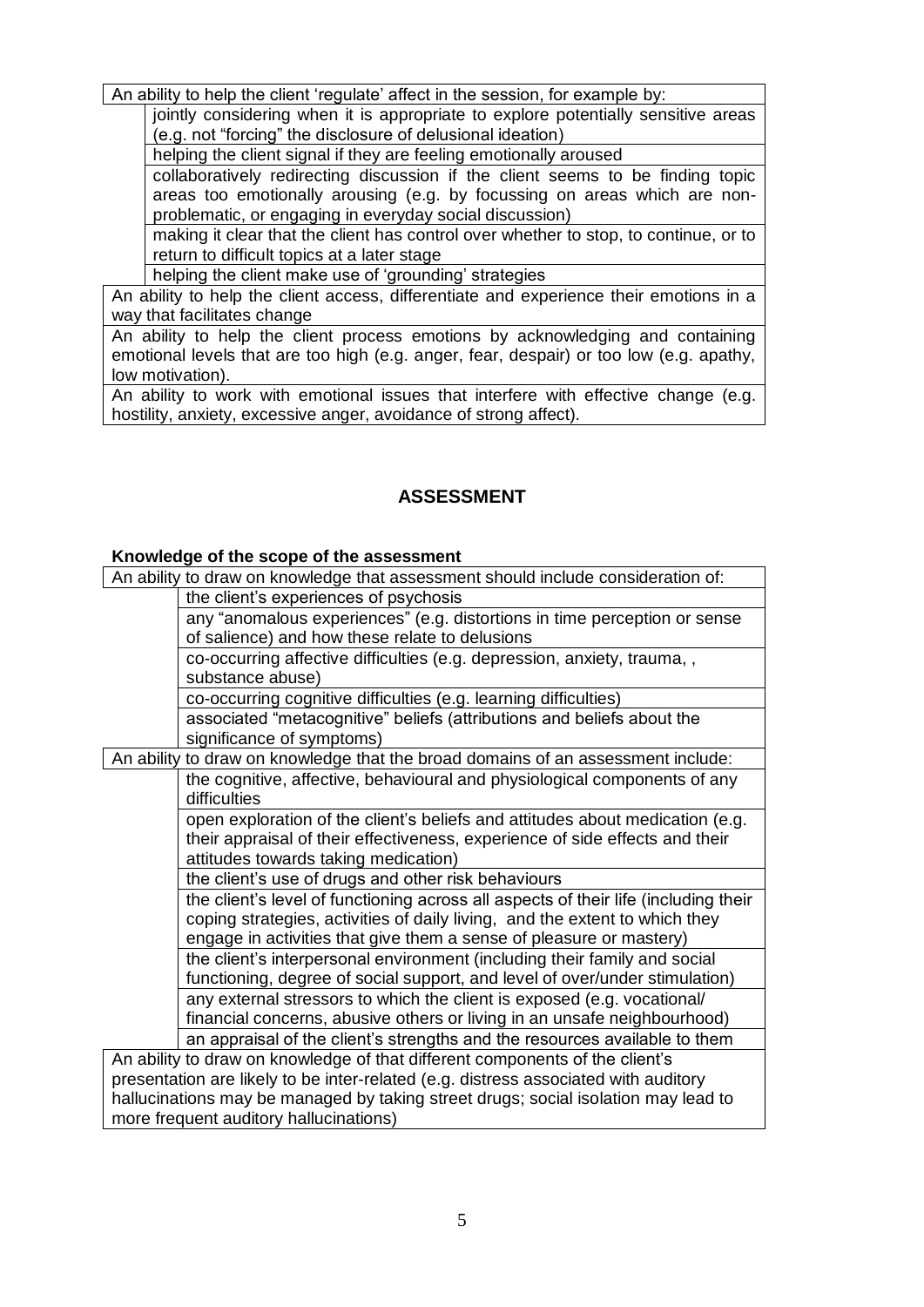## **Ability to adopt a flexible approach to assessment**

An ability to be flexible about the order in which information is collected (e.g. rather than holding to a set structure, responding to indications of client discomfort by staying with topics that the client seems willing to discuss and returning to other areas at a later stage)

An ability to undertake the assessment in a manner congruent with the client's "recovery style", and to accept that this will influence the extent to which information can be gathered, e.g.:

> a client with an integrated recovery style may be more likely to reflect on their psychosis in the wider context of their life and their broader sense of self

a client who 'seals over' may have a fixed and negative view of their psychosis and may be reluctant to consider placing their psychotic experiences in the wider context of their lives

# **Ability to assess the client's history and current circumstances**

An ability to undertake a detailed assessment of the client's first episode of psychosis in order to help clarify the origins of their past and present beliefs (potentially drawing on a number of sources (such as previous records) and informants (such as family) An ability to set up and make use of behavioural experiments in order to clarify areas of assessment that may be hard for the client to articulate (e.g. where a client cannot articulate what makes them anxious about crowded environments, working with them to design an experiment that helps them to identify their cognitions, affects and behavioural responses when placed in these contexts)

An ability to work with the client to undertake a recent incident analysis that identifies links between events, thoughts, feelings and subsequent behaviours

An ability to conduct a functional analysis, e.g.:

of socially undesirable / impulsive behaviours or behaviours the client indicates that they do not wish to engage in)

of functional relationships between a specified set of target behaviours or experiences (e.g. delusional beliefs; hallucinations or negative symptoms)

An ability to assess for core beliefs by exploring:

events within the therapeutic relationship

events within imagery

memories

thematic analysis of a client's automatic thoughts records

An ability to undertake "thought chaining" with the client (e.g. working on the basis that the client's inferences are true and helping them consider the implications of this, 'chaining' thoughts so as to progress from surface inferences through to a deeper evaluation)

An ability to help the client translate vague or abstract complaints into more concrete and discrete problems

An ability to help the client identify, select and prioritise target problems, and to rank those that are the most distressing/ amenable to change (e.g. using client ratings of distress, conviction of beliefs and preoccupation)

An ability to assess and act on indicators of risk (of harm to self or others) that emerge from exploration of thoughts, affects and behaviours during the assessment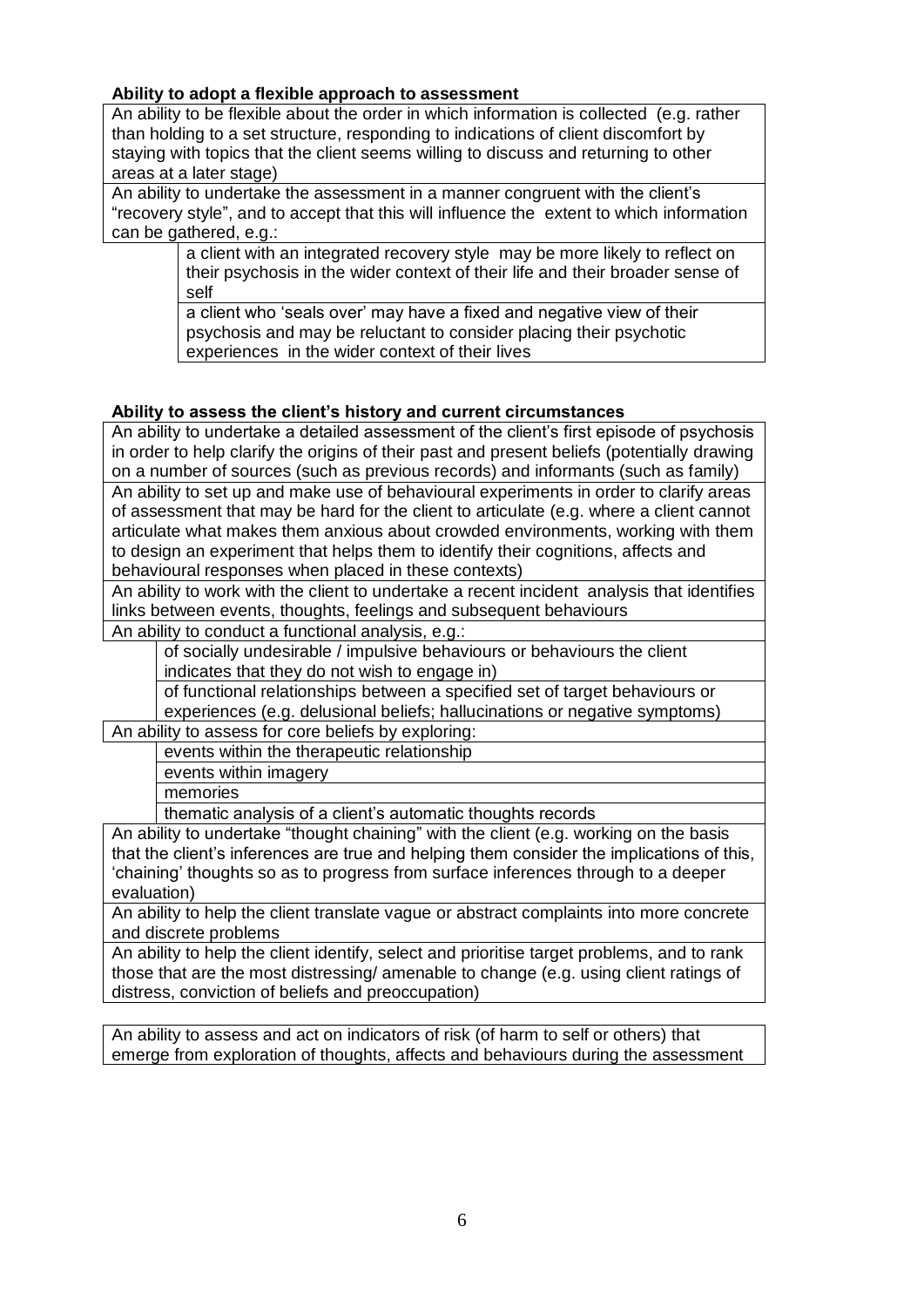## **Ability to detect (and respond to) the client's cognitive and emotional capacities**

An ability to identify potential cognitive deficits in the client (e.g. poor "processing speed", or low intellectual functioning), and to appraise their likely impact on the client's day-to-day life and functioning in therapy:

an ability to identify when formal assessment of cognitive functioning is required (e.g. when there is uncertainty about the extent of cognitive deficits)

An ability to gauge the client's capacity to think about themselves psychologically (e.g. their capacity to reflect on their circumstances, or to be reasonably objective about themselves and their circumstances).

An ability to gauge the client's "stress tolerance"

An ability to respond to the client's emotional capacity and cognitive needs by:

adapting the pace of the session

repeating material (e.g. if there are indications that the client has not been able to retain information)

moving fluidly between engagement, assessment, formulation and intervention (e.g. suspending a specific intervention and refocusing on engagement if the client becomes suspicious or hostile)

# **Assessment of coping behaviours and safety behaviours**

An ability to draw on knowledge that the coping strategies that clients develop in order to manage their symptoms can have both positive and negative consequences e.g.:

helping the client to manage their symptoms (e.g. if social contact tends to make voices worse a client may choose to stay at home alone most of the time)

maintaining (and sometimes exacerbating) symptoms (e.g. social isolation may make the client feel more depressed and hence more vulnerable to hearing voices )

An ability to draw on knowledge in order to distinguish coping behaviours (which have a sustained positive benefit) from 'safety-behaviours' (which can be unhelpful in the longer term) requires an appraisal of their functional impact:

coping behaviours result in better management of difficulties and a positive sense of coping, and these benefits are sustained over time safety-seeking behaviours reduce anxiety in the short-term, but restrict

opportunities for learning different and potentially more adaptive ways of coping with problems (e.g. because they prevent clients from learning that their worst fears won't happen)

An ability to draw on knowledge that safety behaviours can be both overt and covert, and that both can be relevant to the development and maintenance of the client's problems

An ability to draw on knowledge of the importance of helping the client to desist from safety-seeking behaviours, and of the potential role of residual safety seeking behaviours in relapse

# **Ability to use measures and diaries**

An ability to help the client keep a diary/log of specified difficulties, by:

agreeing the content and the format of the diary with the client, so as to encourage a sense of 'ownership'

developing a shared understanding of the relevance of diary completion to personal goal achievement

An ability to select and use standardised measures appropriate to the client's difficulties and capacities (e.g. reading ability and concentration), as well as using personalised measures of progress (as defined by the client or by the service)

An ability to establish a baseline against which to measure change and re-administer measures at appropriate intervals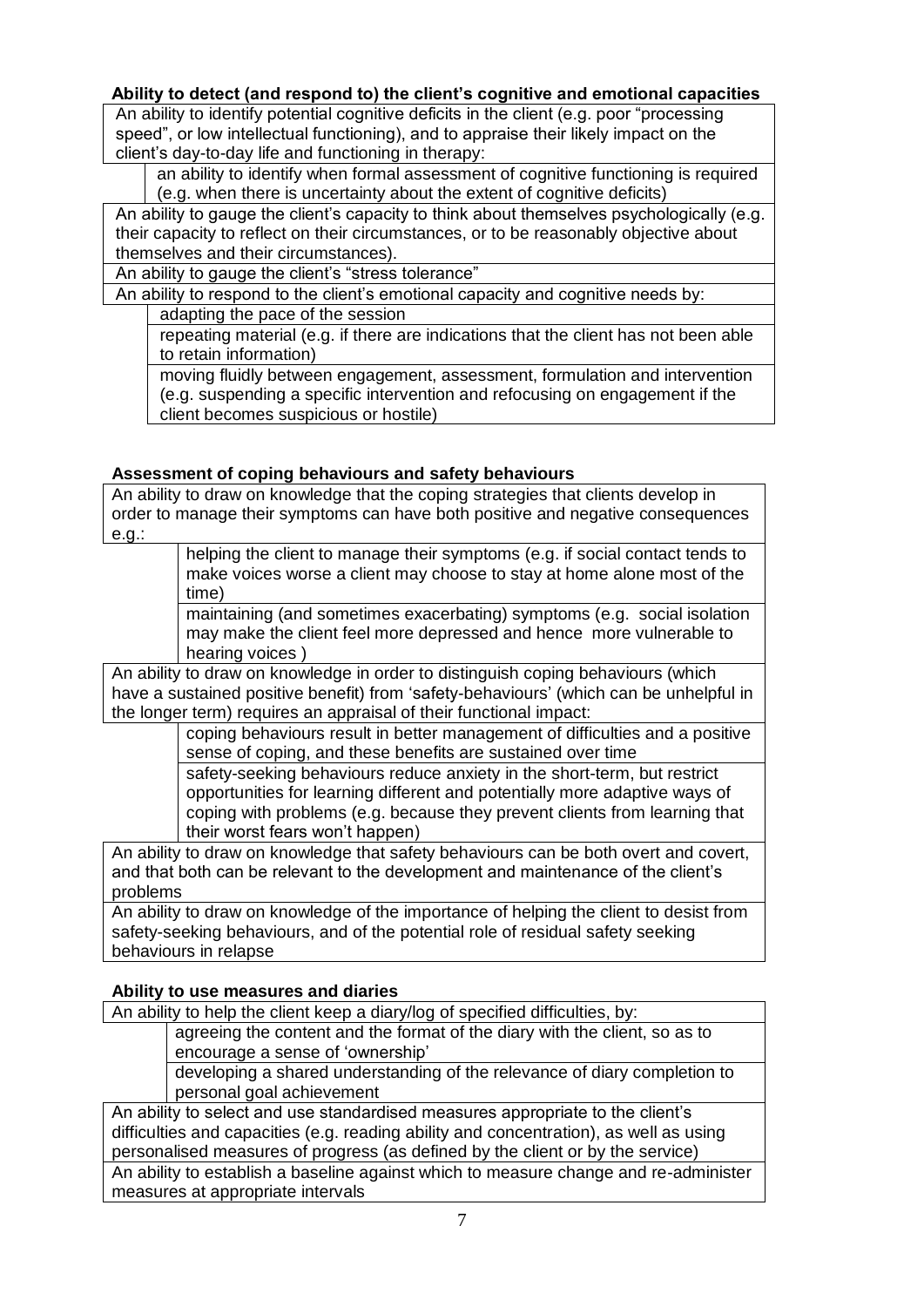An ability to consider the nature and scope of the intervention being planned in order to decide (in collaboration with the client) the degree to which the formulation needs to include both distal and proximal events, and the level of detail that is required

## **Ability to develop a cognitive behavioural formulation of the client's difficulties**

An ability to draw on knowledge of relevant evidence-based cognitive models, choosing the most appropriate to create a client-specific conceptualisation of their difficulties that:

accounts for the development and maintenance of symptoms and problems

links the client's symptoms and problems with the core beliefs and attributional biases that underpin them

identifies the events or experiences (including affect) that activate unhelpful beliefs

An ability (as part of the formulation) to consider how the client's long-standing beliefs about themselves and others (including the therapist) and the impact of current unusual experiences and beliefs upon such beliefs

## **Ability to share the formulation with the client**

An ability to draw on knowledge that clients can experience strong cognitive and emotional reactions to the formulation, and that responses can be positive or negative, and change over time

An ability to discuss the formulation with the client in a tentative manner, with the aim of helping them:

consider alternative ways of understanding their delusional beliefs (with the intent of providing a less distressing and more helpful account)

gain an appreciation of the history, triggers and maintaining features of their problem and how this might be relevant to their achieving their goals

identify and discuss any predictable difficulties in implementing therapy (e.g. by considering how changes in one area might lead to changes in another)

An ability to monitor the client's affective response to sharing the formulation An ability to work collaboratively with the client to agree a shared understanding of the development of their psychotic symptoms:

using the cognitive model to explain the links between their problems, their perceptions and interpretations and their emotional and behavioural responses recognising that at times it may be necessary to work within a delusional system or set of cultural beliefs (e.g. initially accepting the veracity of some beliefs in order to begin work with more amenable beliefs)

An ability to develop the client's understanding of the cognitive model by "socializing" them to it using their own material

An ability to gauge whether the client understands the rationale for the intervention, has questions or (for example) is sceptical about it, and a capacity to respond to these concerns openly and non-defensively in order to resolve any ambiguities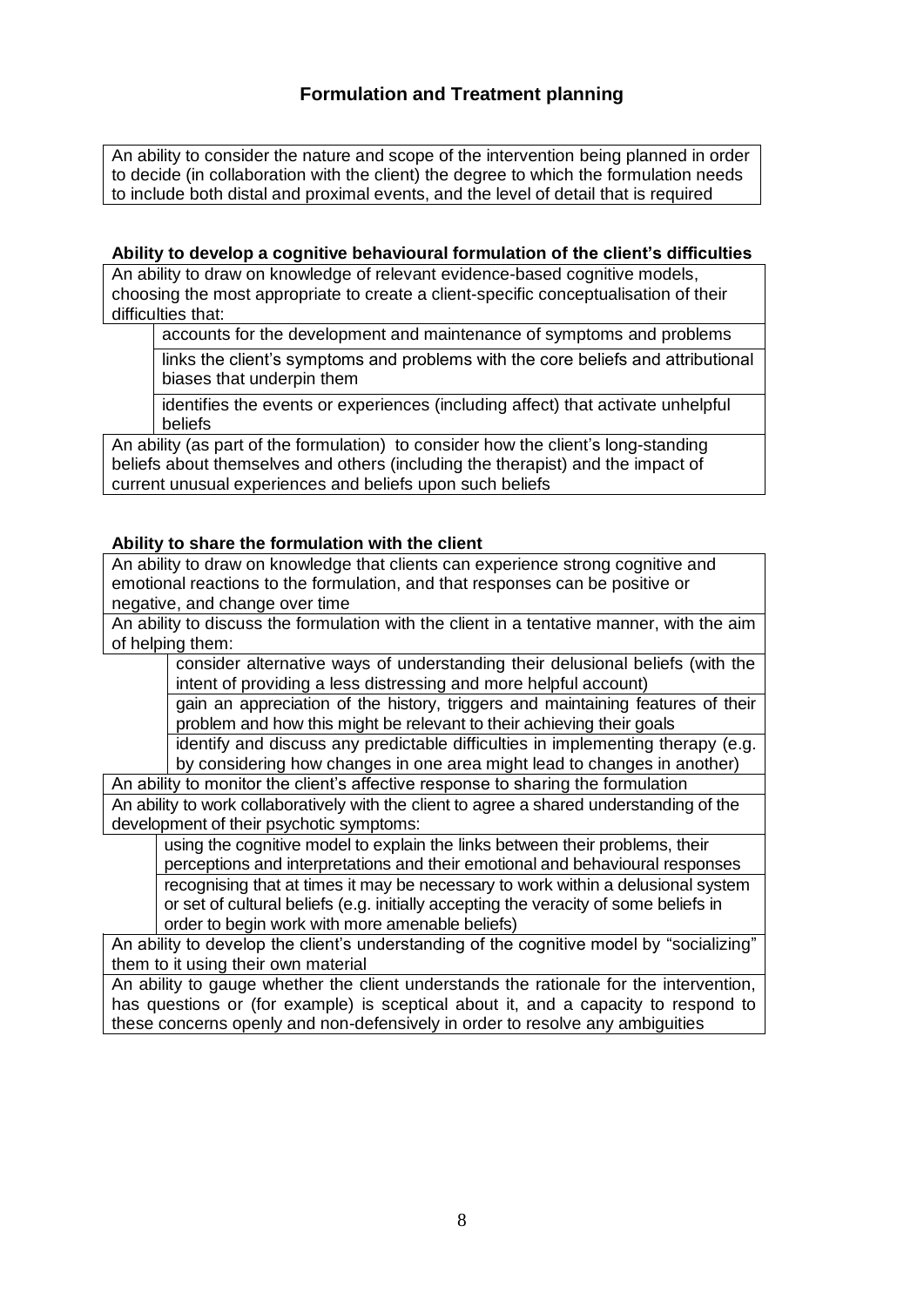**Ability to use the formulation to plan treatment** An ability to collaboratively develop a treatment plan that: identifies the goals of the intervention is directly linked to the hypotheses contained in the formulation identifies any likely obstacles to implementing the intervention, and helps to guide the therapist's response to their emergence aims to promote the experience of success, e.g. by focusing initially on: less distressing and more malleable problems, thoughts and beliefs, before progressing to more difficult and challenging beliefs distressing beliefs where there is good evidence that these are amenable to rapid change (e.g. beliefs about alienation, difference or distress) An ability to discuss CBT treatment components with the client, helping them consider the order of strategies they wish to follow in light of their therapy goals (e.g. implementing activity scheduling before voices or core belief work) An ability to select cognitive and/ or behavioural change strategies on the basis of: their acceptability (identified through negotiation with the client) the likelihood of success (identified through the formulation) An ability to use the formulation to identify when CBT may not be appropriate, or may not represent the best option, and to discuss this with the client, e.g., where: the client's difficulties are not primarily psychological the client indicates that they do not wish to consider psychological issues the client has a clear preference for an alternative approach to their problems (e.g. a preference for medication rather than psychological therapy) An ability to formulate a therapy plan for each session that helps the client to identify and modify unhelpful thinking and behaviour and to recognise and to step back from the patterns leading to dysfunctional ideation and behaviour Where the formulation identifies factors that may threaten the efficacy of CBT, an ability to address these by implementing (or referring the client to) relevant interventions (e.g. family work or neuropsychological testing) In the light of emerging clinical information, an ability to revise and update the formulation, and hence the treatment plan An ability to work with the client to implement CBT in a manner that is tailored to their

needs, and which is flexible and accommodates all significant aspects of the client's presentation

# **CBTp intervention strategies**

An ability to draw on knowledge that the principal aim of CBTp is to address the factors that directly contribute to the maintenance of the client's difficulties, and that as such interventions may focus on:

both psychotic and non-psychotic symptomatology

the client's social and interpersonal circumstances and resources

the client's understanding of, and views about, their difficulties and their aspirations for their life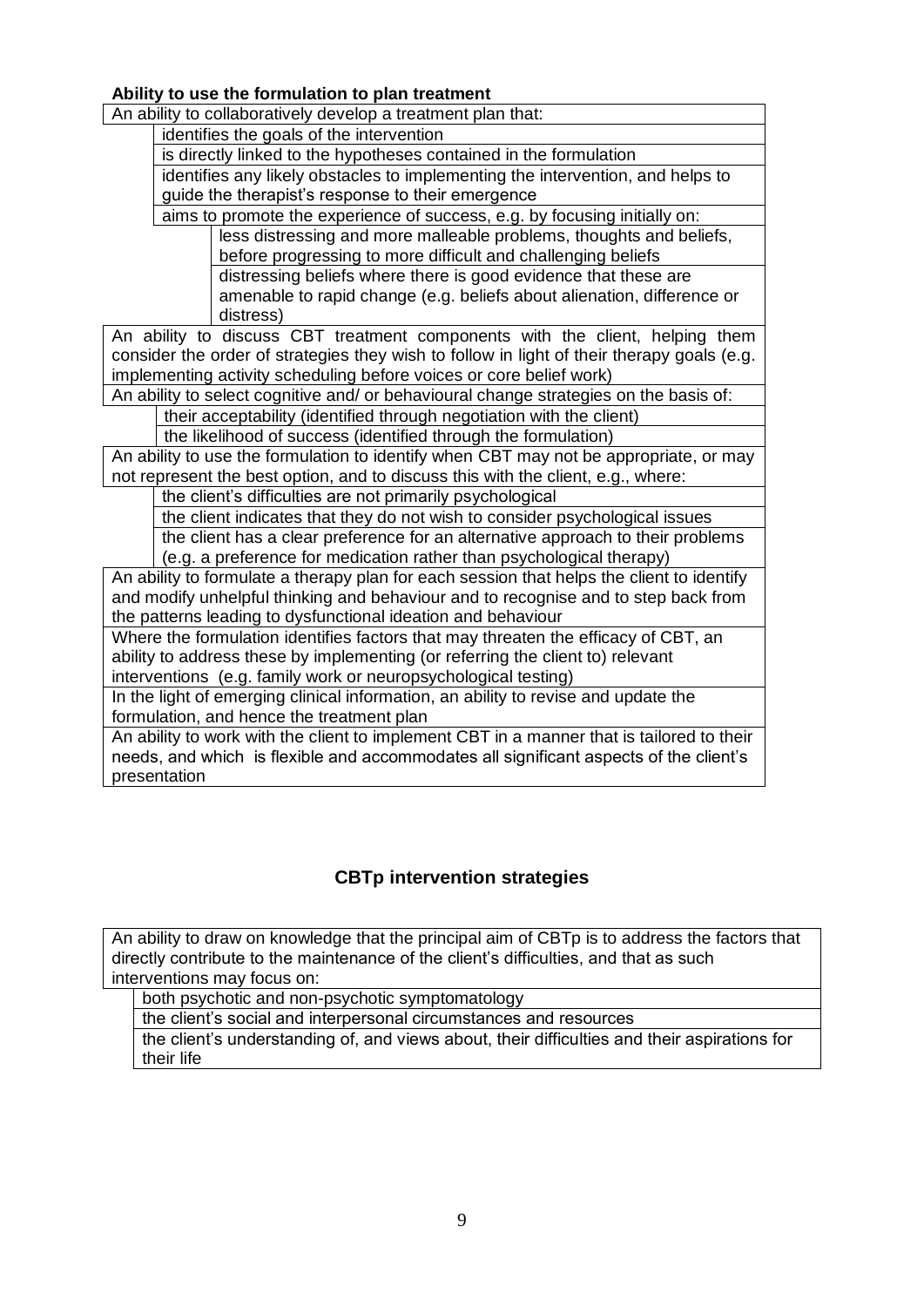# **General CBT strategies – promoting engagement**

An ability to draw on knowledge that the sense of fear and powerlessness experienced by individuals who hear voices or are paranoid can be qualitatively different and more intense than the experience of individuals with anxiety and depression

an ability to hold in mind that the intensity of affect may challenge the client's capacity to stay in therapy, and to be alert and responsive to this risk

An ability to maintain an awareness that clients may be hyper vigilant for signs that the therapist does not believe them, or is part of their mistreatment/ persecution

an ability to elicit feedback from the client regarding these possibilities, and to respond in an open, non-defensive manner

An ability to maintain a consistently collaborative stance, working with the client at their own pace and their readiness to change (e.g. building on and discussing the client's own doubt rather than trying to impose a conclusion regarding a belief)

An ability to ensure that clients are ready for (and willing to engage in) an intervention strategy by checking their agreement to proceed throughout the intervention (i.e. not assuming that agreement in the past constitutes continuing consent)

An ability to work with the client to identify the changes they would value and wish to work towards

An ability to draw on knowledge of the importance of identifying and targeting the beliefs and behaviours that drive distress, and being aware that these may not always be delusional beliefs

An ability to work with the client to explore the relationships between life experiences, beliefs about the self and the content of psychotic symptoms

An ability to work with the client to help them reflect on possible explanations of their psychotic symptoms, considering each in turn with the aim of finding alternative explanations of the client's difficulties which are acceptable to them but are also more adaptive

an ability to use Socratic questioning to draw out and increase the client's critical capacity regarding unhelpful beliefs

When it emerges that supposedly delusional beliefs have some foundation, an ability to take appropriate action (e.g. supporting the client if worries about being harmed are well-founded) An ability to help draw the client's attention to progress by monitoring changes in belief and any attendant reductions in distress/ dysfunction

An ability to optimise learning and generalisation from therapy (e.g. by recruiting professional colleagues or significant others to help with behavioural experiments across a range of different contexts)

## **General CBT strategies - Homework**

## **Planning practice assignments**

An ability to integrate practice assignments (homework) into therapy by offering the client a clear rationale for homework, by clarifying the client's attitude to homework and checking their understanding of its importance

An ability to ensure the client can give clear feedback regarding their understanding of the rationale for undertaking homework (to test out ideas, try new experiences, predict and deal with potential obstacles, and experiment with new ways of responding)

An ability to tailor homework to the individual client, ensuring that this is appropriate to the stage of therapy and in line with the case conceptualisation

An ability to work with the client to agree appropriate and manageable homework tasks with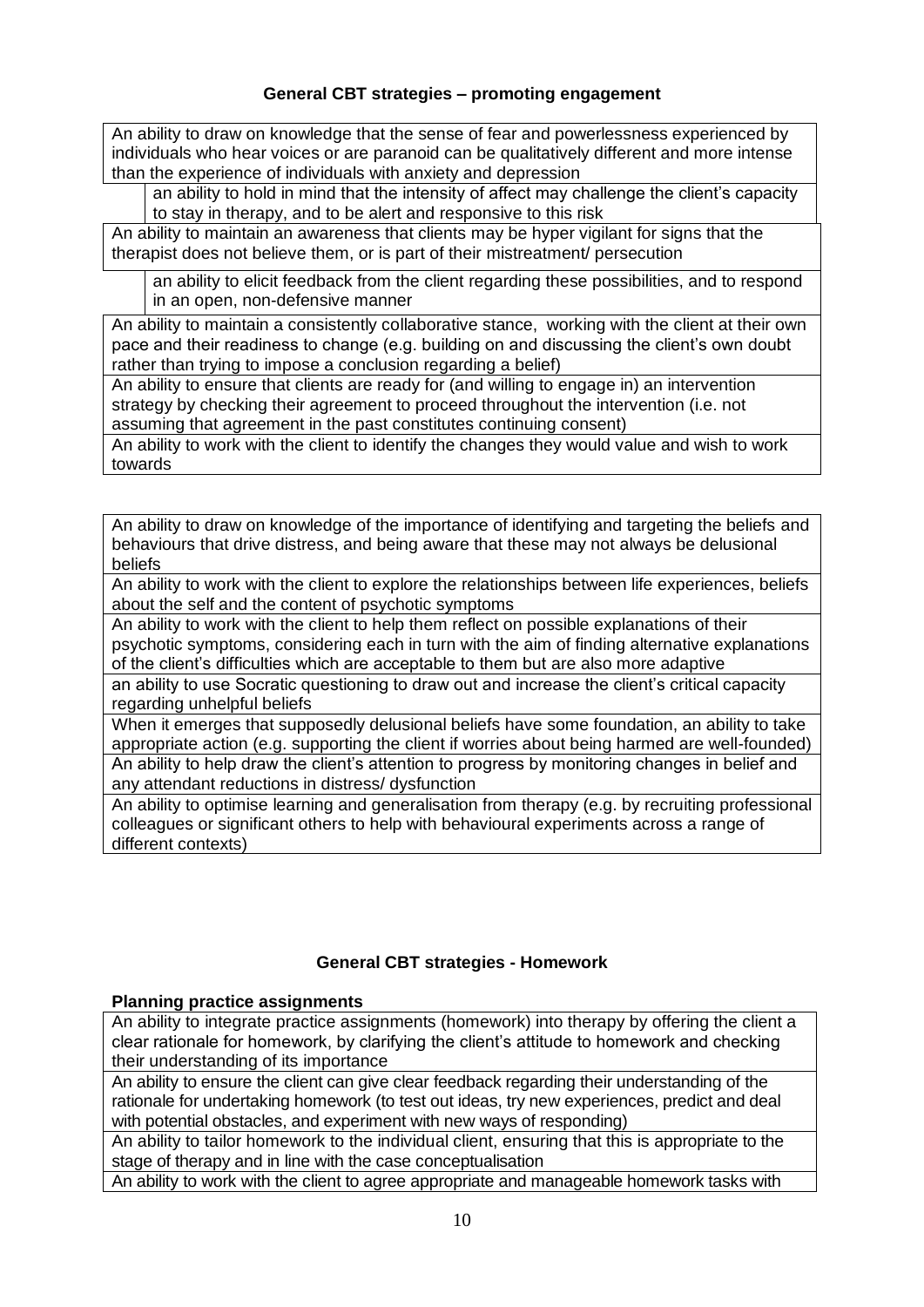clear and specific precise goals that relate to the content of sessions

An ability to work with the client to identify strategies which will help ensure that homework tasks are carried out

An ability to work collaboratively with the client to consider the reasons for non-completion of homework tasks (within the framework of the cognitive model)

# **Reviewing practice assignments**

An ability to ensure that homework that the client has undertaken is carefully discussed and reviewed with them in the next session, with the aim of helping them identify what they have learned from their experiences

An ability to help clients appraise the outcomes of homework:

when outcomes are in line with the prior expectations of the therapist and client

when there is a different outcome from that which has been predicted

An ability to integrate learning from homework into the session, and to build on this learning in identifying further homework assignments

# **Enhancing coping skills, psychoeducation and normalisation**

## **Enhancing coping skills**

An ability to help the client make use of coping strategies that can help manage specific symptoms e.g.

behavioural strategies, such as relaxation techniques, increasing activity levels, social engagement or disengagement, or "drowning out" hallucinatory voices (e.g. by listening to loud music or putting on the TV)

cognitive strategies, such as attention switching or attention narrowing, or modifying self-statements/ practising positive self-talk

An ability to practise coping strategies with the client, and to facilitate their generalisation by agreeing homework tasks

an ability to help the client modify and adapt coping strategies on the basis of their experience of applying them in their everyday lives

An ability to ensure that while, working on developing coping strategies, both therapist and client remain alert to the risk of adopting these as safety behaviours

## **Psychoeducation**

An ability to draw on knowledge that because psychoeducation is not usually effective as a "standalone" intervention in people with psychosis it should be delivered as part of a CBT intervention (rather than in isolation)

An ability to draw on knowledge that because psychoeducation may increase the client's distress, this needs to be monitored and addressed (e.g. feeling more pessimistic about their future or viewing themselves more negatively)

An ability to tailor psychoeducation to the client's needs e.g.:

the particular difficulties they are experiencing, and the areas which concern them the personal and cultural explanatory models to which they ascribe

the extent to which their explanatory models represent flexible or fixed views their intellectual ability

An ability to decrease distress by undertaking 'reframing' with the client, using a wide variety of explanations (e.g. stress-vulnerability model; information processing biases) and linking this to their experiences

An ability to check the client's understanding of, and agreement with, psychoeducation materials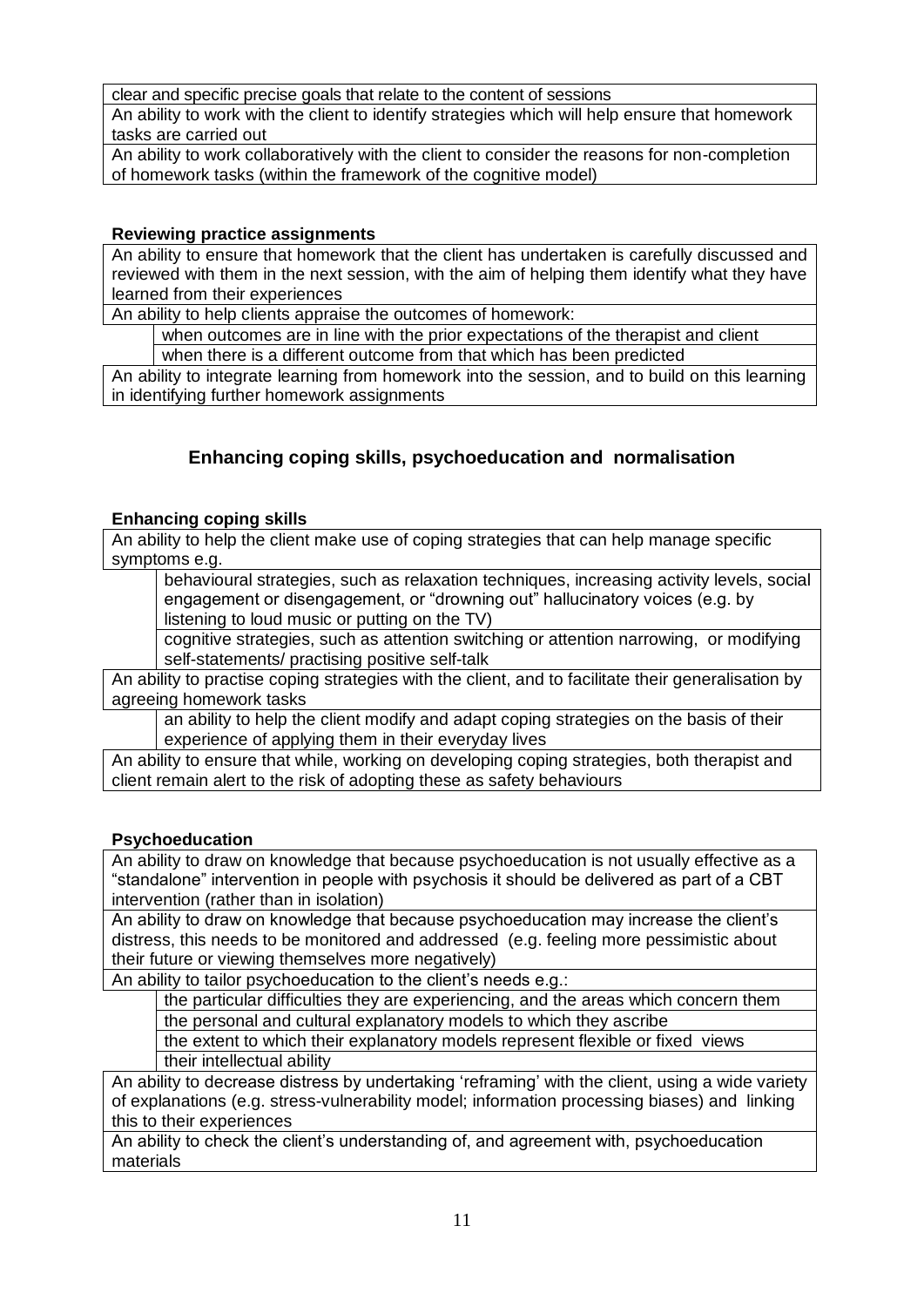## **Normalisation**

An ability to draw on knowledge that the use of normalising should usually be restricted to clients who hold beliefs about their experiences being abnormal (and for whom, therefore, normalising is likely to decrease their distress)

an ability to draw on knowledge that for some clients normalisation is likely to be unhelpful and inappropriate (e.g. where their beliefs are such that they consider themselves unique and special)

An ability to decatastrophise the client's experiences by discussing the ways in which similar psychological processes or experiences occur (or could be triggered) in the general population, with the aim of:

promoting the client's understanding of their symptoms

facilitating reattribution of hallucinations/ alternative explanations of delusions;

improving self-esteem and reducing a sense of isolation

reducing a sense of stigma

An ability to ensure that a normalising stance does not ignore or minimise the degree of distress experienced by the client

# **Affect regulation**

An ability to observe and enquire about affective issues and concerns that are impacting on the client, e.g.:

depression

anxiety and worry

affective issues that linked to past psychotic experience (e.g. post-psychotic depression, anxiety, worry, shame)

anger (e.g. with services)

An ability to work with the client to notice and to manage distress, drawing on knowledge of the appropriate repertoire of cognitive behavioural techniques relevant to the presenting problem/ issues

# **Activity monitoring, scheduling and working with social withdrawal**

## **Activity monitoring**

An ability to help clients complete an activity chart in order to monitor their activities An ability to help clients rate degrees of pleasure and mastery associated with activities An ability to review activity charts with the client, identifying:

activities which are over- or under-represented

activities which are associated with high or low levels of pleasure and mastery

conclusions about these patterns of activity

An ability to work with the client to identify and plan specific changes to activities, identifying any thoughts (assumptions or beliefs) which might make it difficult for them to implement these changes

# **Activity scheduling**

An ability to use the activity chart to help clients schedule activities for the forthcoming week (e.g. pleasurable activities, previously avoided activities, therapy homework)

An ability to help clients record both predicted and actual levels of pleasure and mastery associated with scheduled activities

# **Addressing social isolation**

An ability to help the client use diaries, behavioural experiments and activity scheduling to identify links between inactivity, low mood, and unusual beliefs (and hallucinations)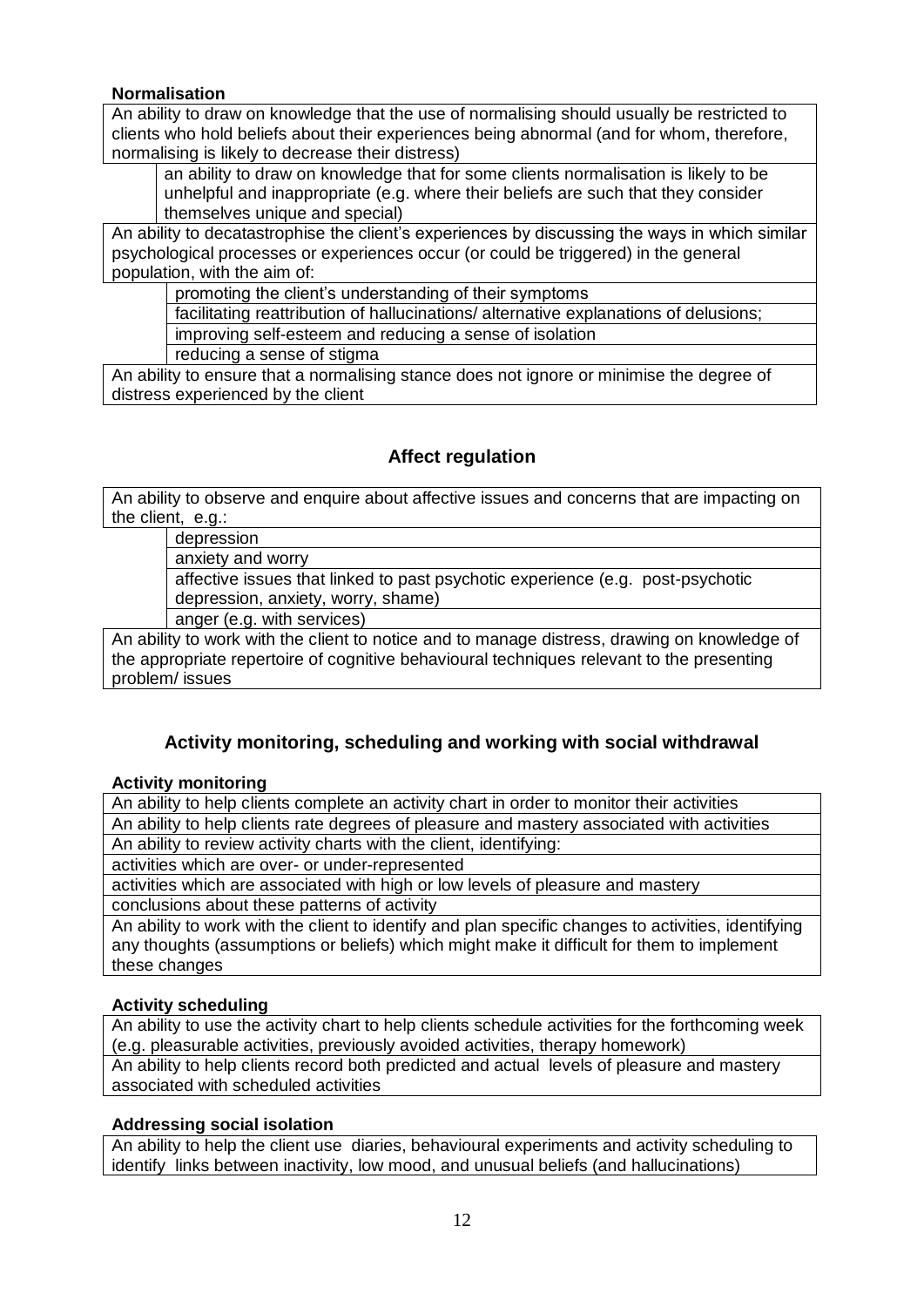An ability to help the client to reflect on the function of their social withdrawal and to identify its advantages as well as its disadvantages for them (e.g. while withdrawal may help to decrease paranoid thoughts it may increase depression)

An ability to help clients who completely avoid social situations to consider how they could engage in more "strategic" avoidance (so as to reach a better balance between managing symptoms and improve their quality of life)

An ability to work with the client to identify individuals within their social network who might provide support or act as a confidant (including helping the client reinitiate contact with individuals from whom they have become estranged)

An ability to work with the client to identify areas that might benefit from focusing on, modifying or adapting their social skills (for example to facilitate social contact or change unhelpful behavioural patterns)

# **Ability to work with safety behaviours/ coping strategies**

An ability to work with the client to differentiate between safety behaviours and coping strategies, guided by their function and their consequences

An ability to work with the client to identify the ways in which specific safety behaviours maintain their distress and/ or impaired functioning

An ability to work with the client to consider more functional alternatives to their safety behaviours, ensuring that their sense of risk and distress stay at a manageable level during this process

# **Ability to plan and conduct behavioural experiments**

An ability to draw on knowledge that when working with individuals experiencing psychosis, behavioural experiments can be used to:

> test beliefs directly (e.g. addressing predictions that something bad will happen if the individual engages in or desists from a specified behaviour)

address predictions that an activity will result in a strong affective response or difficulties in coping

An ability to devise behavioural experiments which can directly test the validity of client's beliefs or assumptions about themselves or the world, which help clients construct and/or test new, more adaptive beliefs, and which can be carried out in the session or as homework

An ability to ensure that the form, timing and content of behavioural experiments are congruent with their intended aim

An ability to plan experiments which are likely to have positive outcomes

An ability to ensure that experiments are planned collaboratively, so as to ensure that any reservations held by the client are fully accounted for

## **Conducting behavioural experiments**

An ability to ensure that the aim of the experiment is clear to, and understood by, the client, and that the client is aware of the cognitions being targeted by the experiment An ability to help the client anticipate any possible problems, along with ways of overcoming these

An ability to help the client anticipate their likely reactions should the experiment confirm their fears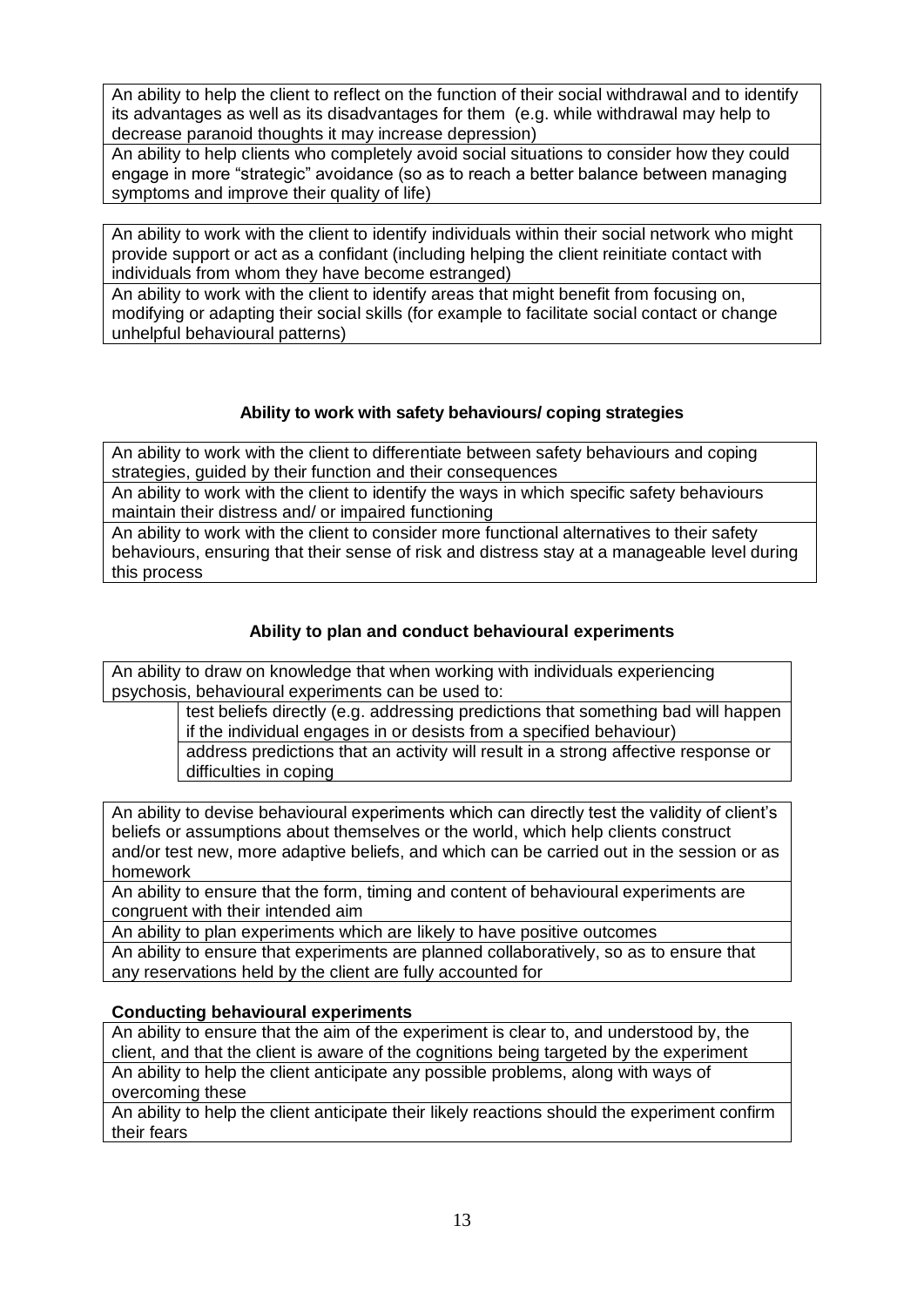#### **Reviewing behavioural experiments**

An ability to help the client assess their reactions to the experiment by recording the outcome and the learning which has occurred

An ability to review the outcome of experiments (whether positive or negative ) with the client in order to help them identify its impact on their thinking or behaviour, and the meaning the outcome of the experiment has for them

On the basis of review of the learning which has taken place, an ability to help the client build on this learning by identifying further behavioural experiments

# **Working with beliefs**

## **Ability to work with beliefs and core beliefs**

An ability to draw on knowledge that core belief work with clients with psychosis is based on the same principles as are employed for clients with other mental health difficulties

An ability to draw on knowledge that because core beliefs can underpin psychotic symptoms, direct work on the core-belief can reduce the distress/ dysfunction associated with the psychotic symptoms.

An ability to draw on knowledge that core belief work with clients with psychosis can focus on challenging negative self- schema and creating a positive self-schema, and/or helping the client to accept that both negative and positive self-schema are valid parts of experience of self

an ability to help the client consider the impact of defining their identity in terms of 'illness' and to work towards a sense of self that is not solely defined by mental health difficulties (including the pros and cons of shifting their sense of self)

#### **Ability to identify, and help the client modify, metacognitive beliefs**

An ability to identify metacognitive beliefs and their contribution to the maintenance of the clients difficulties (e.g. worry, rumination or paranoia)

An ability to work with the client to consider the utility of metacognitive beliefs, by weighing their advantages and disadvantages

An ability to help the client challenge metacognitive beliefs (e.g. by evaluating evidence, generating alternative explanations and conducting behavioural experiments)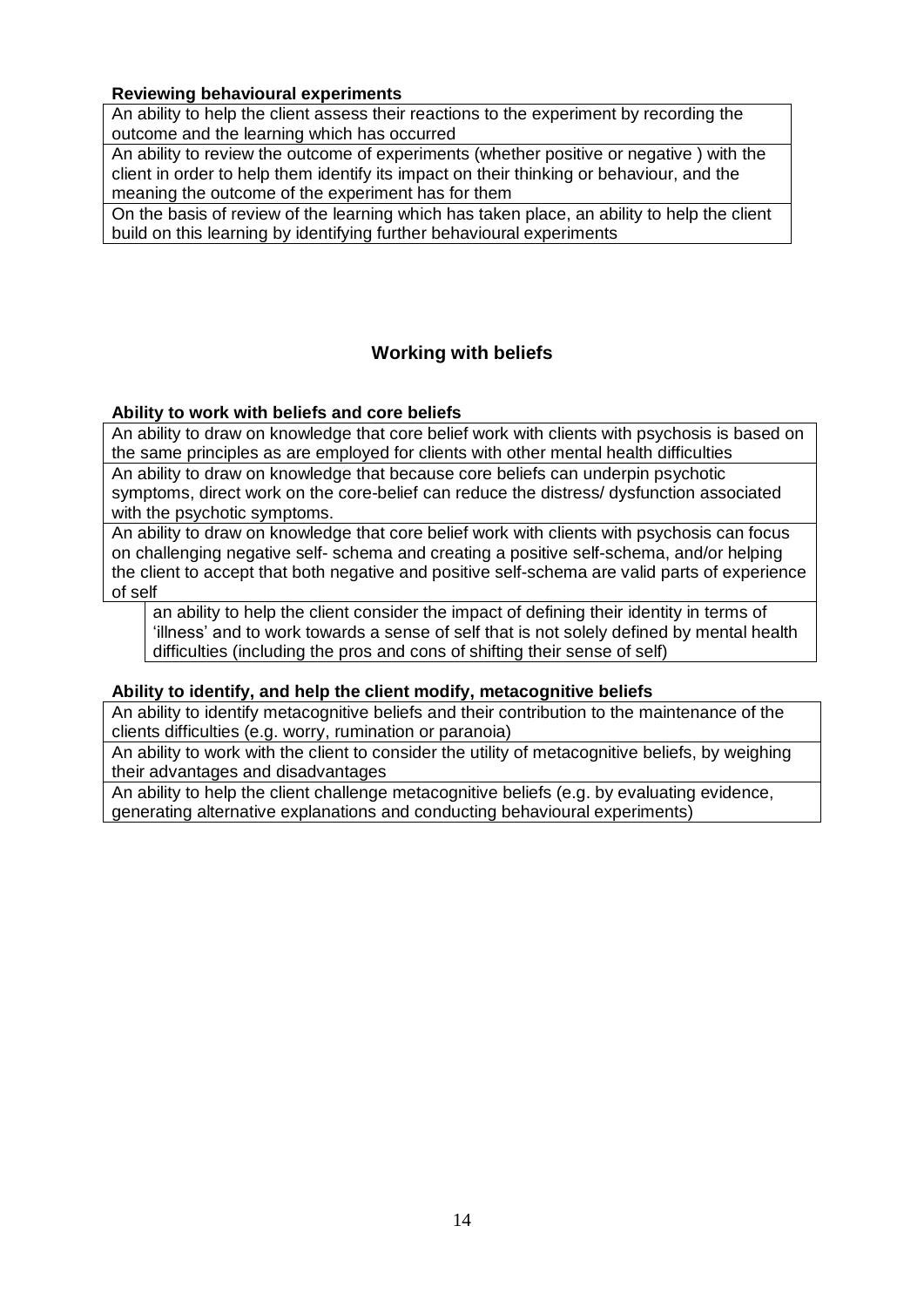# **Delusional and paranoid beliefs and beliefs about voices**

#### **Knowledge of delusional beliefs**

An ability to draw on knowledge that there is no single defining characteristic of delusional beliefs, but commonly these are:

firm beliefs that are strongly held, and that lead to disability or distress

based on incorrect inferences about external reality that persist despite evidence to the contrary

not ordinarily accepted by other members of the person's culture or subculture

An ability to draw on knowledge that because (once formed) delusions can lead to the reinterpretation of past experiences, it is important to obtain information about events that occurred *prior* to the formation of the delusion(s) from the client (and if possible, relevant others)

An ability to draw on knowledge that querying the basis of delusional beliefs should only take place once the therapist has a thorough understanding of their content, that enables the therapist to:

make sense of the client's behavioural and affective responses to their beliefs be clear about links between the client's attributions and their beliefs

have a sound basis for entering into a Socratic dialogue about the belief (making it less likely that the client will respond by introducing information which the clinician was unaware of)

An ability to draw on knowledge that delusional beliefs may arise and/or be shaped by difficulties in social understanding which could arise as a result of limited learning opportunities

An ability to draw on knowledge that the client's conviction regarding the validity of a delusional belief, and their interpretations of events, will often fluctuate over time

## **Knowledge of paranoid beliefs**

An ability to draw on knowledge that paranoid ideation can be determined by identifying:

> whether the client perceives interpersonal threat (including harm), in the present or in the future

the client's beliefs about harm being intended/ directed towards them

whether other people can provide evidence about the objective reality of the client's concerns (e.g. whether they have been the victim of violence/ abuse)

An ability to draw on knowledge that paranoia can be conceptualised in at least two distinct ways, both of which can co-exist in the same person:

"bad me" (in which the persecution is seen as a deserved punishment)

"poor me" (in which the persecution is believed to be undeserved)

An ability to draw on knowledge of reasoning biases thought to be associated with paranoia e.g.:

attributing the causes of negative events to external factors

a strong bias to interpret events in a way that confirms prior beliefs

a tendency towards "jumping to conclusions" (on the basis of limited 'data' collection)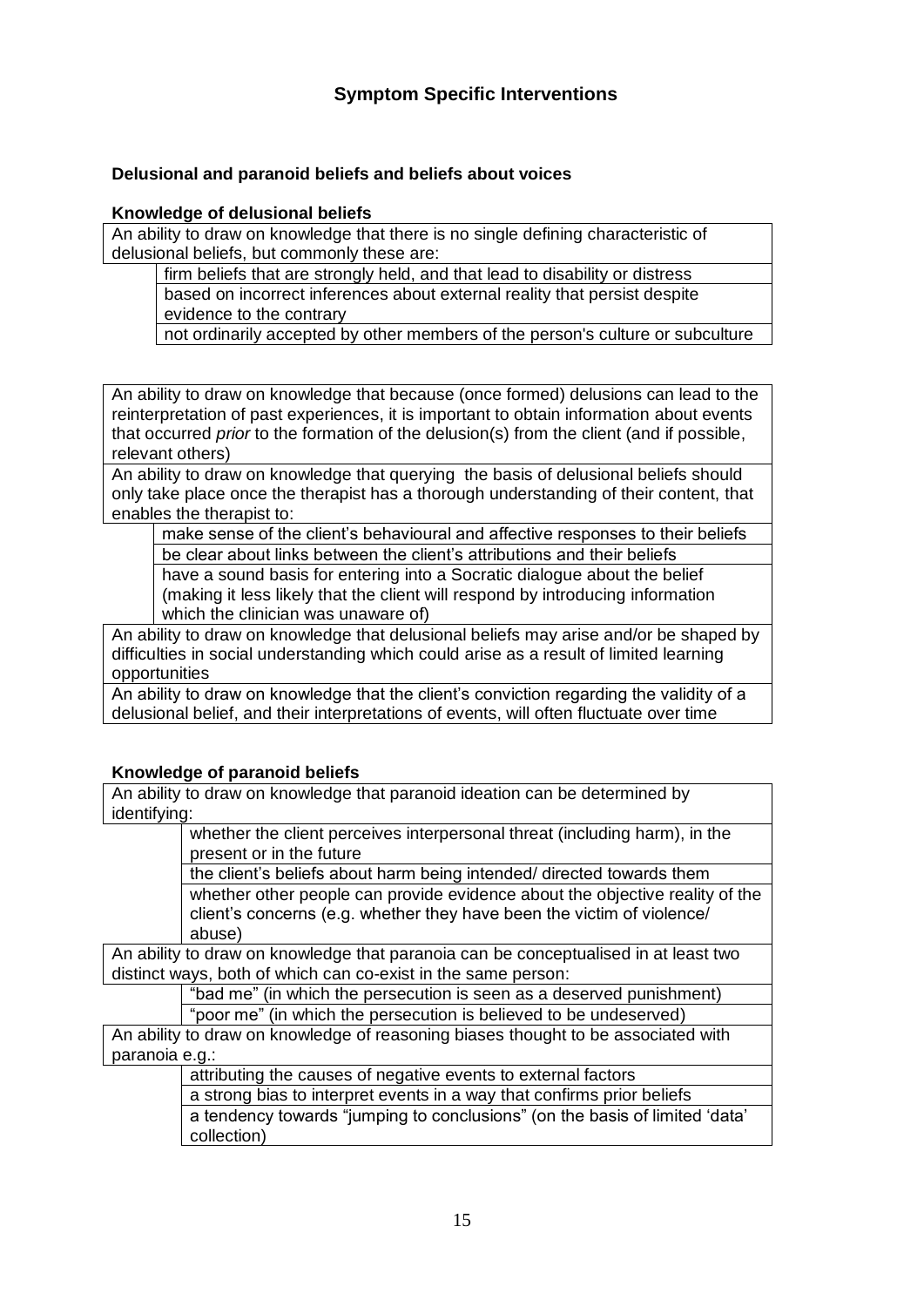## **Knowledge of beliefs about voices**

An ability to draw on knowledge that not all people who hear voices are distressed by them or seek assistance from psychiatric services

An ability to draw on knowledge that the client's degree of distress or dysfunction is not dependent on whether they experience voices as internal or external

An ability to draw on knowledge that the client's reactions to hearing voices will depend on their beliefs about their:

power

identity malevolence or benevolence

omniscience and consequences of compliance/ non-compliance

voice content and idiosyncratic meaning

An ability to draw on knowledge that the client's reactions to hearing voices will be influenced by the extent to which they believe them to be "omnipotent" and "omniscient", and that in those who seek help from services:

voices are usually experienced as powerful (omnipotent), whereas the hearer is experienced as weak and dependent (and hence unable to control or influence the voice)

voices are usually perceived as omniscient (e.g. as knowing the person's present thoughts and past history, and able to predict the future), and this is experienced as proof of the voice's power

An ability to draw on knowledge that the client's emotional and behavioural reactions to hearing voices also will be influenced by their beliefs of the voice's "malevolence" and "benevolence", and that:

while some voice hearers believe their voices to be benevolent, others believe them to be malevolent and persecutory

malevolent voices are usually associated with negative affect and resisted, while benevolent voices are usually associated with positive affect and are engaged with by the client, and that:

hearers may appease voices, and that such responses can be conceptualised as "safety-behaviours" (because while they reduce the threat posed by the voices they also make it less likely that beliefs about the power of voices will be challenged)

An ability to draw on knowledge that (as a consequence of their sense of powerlessness in relation to their voices) voice hearers are often moderately depressed, and that low mood (along with other affects such as anxiety and shame) can act as a trigger that initiates voices An ability to draw on knowledge that clients experience themselves as being in an intimate and inescapable "interpersonal" relationship with their voice(s)

An ability to draw on knowledge that individuals may have multiple voices with different characteristics (e.g. some benign and some malign) and that any intervention will need to be tailored to account for this

# **Assessing the content of delusional beliefs**

An ability to draw on knowledge that assessment should aim to identify and focus on the beliefs causing the most distress/dysfunction, and/ or on those beliefs closely linked to the client's goals (rather than on every belief)

An ability to help the client provide a detailed account of their experience of psychosis (including triggers, specific details of symptom(s) and associated beliefs, conviction, preoccupation and distress, and impacts on the individual's functioning)

An ability to distinguish the actual content of voices from the client's beliefs about them An ability to identify the client's delusional beliefs regarding compliance with voices (especially if such behaviour transgresses social rules).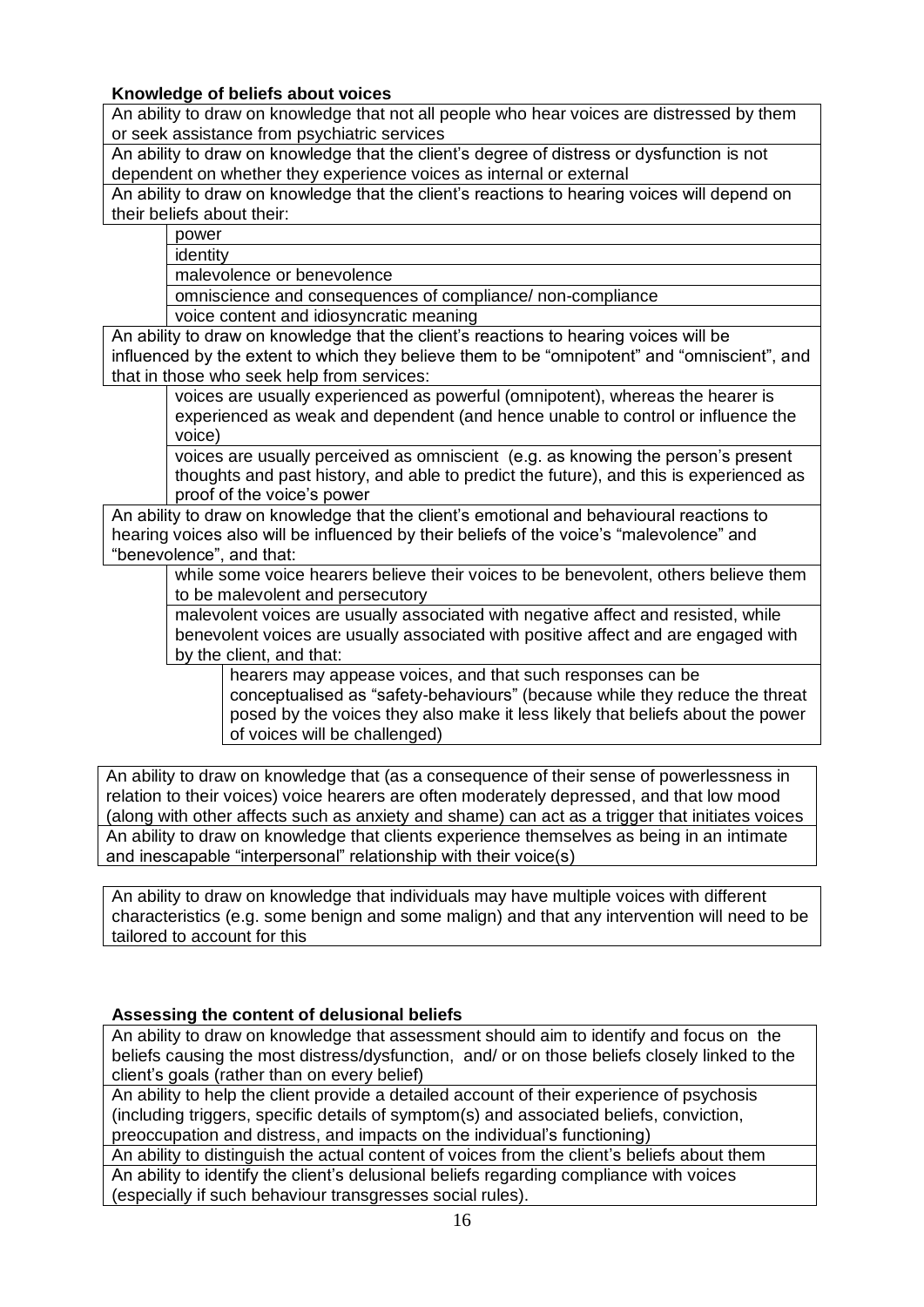Where there are a number of delusional beliefs, an ability to assess each in turn, prioritising these with the client and, (if appropriate), usually starting with the least threatening and least firmly held

An ability to obtain information (from the client or relevant others) that can help to determine the extent to which the content of the belief is shared by other members of the cultural and faith groups to which they belong

An ability to help the client keep a diary/log of psychotic symptoms in order to track when they occur and when they are absent, and the internal and external triggers that influence the presence or absence of symptoms (including affective changes)

Where client's distress during the session relates to their experiencing voice(s), an ability to help them use both their existing and alternative coping strategies, e.g.:

validating the effort the client puts into dealing with the voice(s)

drawing on discussions of the triggers that cue and control their voices in order to find ways to help the client exert more control

offering information about strategies that other people have found useful

asking the client whether they would like to change the topic of conversation An ability, to move away from examining symptom content or beliefs directly associated with the symptom to assess the client's beliefs about self, others and others view of self and how/ if these are associated with their delusions

# **Orienting the client to working with the content of delusional beliefs**

An ability to begin applying the cognitive model to delusional beliefs by helping the client to consider the possibility that these are beliefs rather than facts, ensuring:

that this is done tentatively

is carefully timed (i.e. building on the client's own expression of doubt)

An ability to help the client consider the possibility that the extent to which a belief is considered to be true or false can be changed e.g.: by starting:

with a belief that the client has held in the past but now views differently

with a current belief held with less than than 100% conviction that the client is prepared to question)

An ability to help the client identify the ways in which distress is linked to their beliefs rather than (for example) there being a causal relationship between a triggering event and distress An ability to explore with the client the "pros and cons" of delusions (e.g. while vigilance is a good strategy for staying out of danger, it can lead to isolation and loneliness)

Where the client holds delusional beliefs about the therapist, an ability to engage in an open discussion that reflects on the likely feeling or meaning conveyed by the delusional content (rather than focusing on the content itself)

An ability to help the client to utilise their own critical evaluation of their belief(s) and reflect on possible anomalies, rather than attempting to directly challenge them

## **Working with delusions and beliefs about voices**

An ability to draw on knowledge that CBTp aims to help the client:

understand that delusion(s) and beliefs about voices represent a reaction to (and an attempt to make sense of) disturbing experiences/ events, and that these reactions can have a psychologically-protective function (e.g. by reducing anxiety)

recognise that delusions and beliefs about voices are not facts, but can be seen as hypotheses or inferences (and as such, may or may not be true)

come to recognise that the delusion/ belief is unhelpful (by using collaborative discussion and direct testing) and that alternative explanations may be plausible ways of making sense of an experience/ event

recognise that the distress and disturbance associated with delusions/beliefs about voices is not an inevitable, direct consequence of these experiences (e.g.it is the beliefs about voices that drives distress, rather than the voice itself)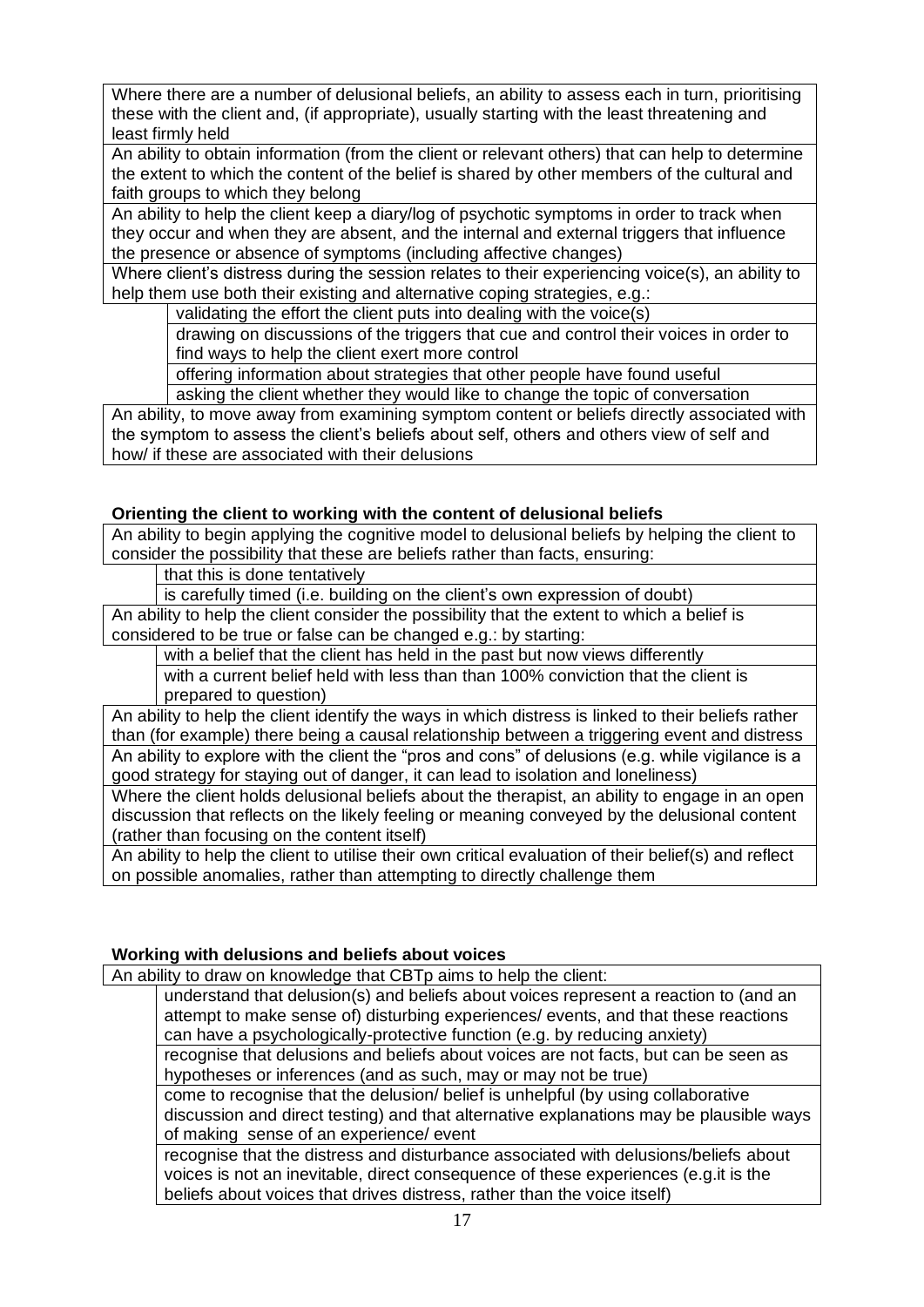An ability to draw on knowledge that CBTp does not require beliefs to be fully rejected to be effective, and that working to modify part of a belief system can reduce distress

An ability to draw on knowledge that cognitive techniques target both the client's preoccupation with psychotic symptoms and the behaviours associated with experiencing them

An ability to draw on knowledge that where discussion seems to result in an adverse impact (e.g. reinforcing rather than diminishing the strength of belief, or generating upset or anger) it is more appropriate to refocus discussion onto more neutral ground

An ability to draw on knowledge that modifying delusions usually requires the consistent application of cognitive strategies over a long period of time

An ability to work with the client to consider the main examples of delusional beliefs, along with the evidence for and against them, before moving on to challenging beliefs

An ability to work with the client to reflect on the advantages and disadvantages of holding the delusional belief or experiencing a symptom (and hence to reassure them that the aim is to reduce distress rather than forcing a change of belief)

Ability to help client generate alternative explanations for their beliefs

Where a client has readily identifiable and potentially malleable triggers to psychotic symptoms, an ability to help them explore the controllability of symptoms (e.g. by spending more or less time in situations/ settings which act as triggers and observing the frequency of psychotic symptoms and associated affects)

An ability to link the client's negative evaluations of self, others and others view of self (if accessible) to the psychotic symptom

An ability to work with the client to use the cognitive perspective to understand the ways in which a delusional explanation of their anomalous experiences might have emerged

# **Thought Disorder**

An ability to draw on knowledge that thought disorder can be conceptualised as a problem of disordered communication between the client and others

an ability to remain open-minded as to whether the client is presenting with thought disorder or whether the therapist needs to orient themselves to the client's style of communication, phraseology and concerns

An ability to draw on knowledge that thought disorder can increase when emotionally salient topics are discussed

An ability to work towards a better understanding of the theme of the client's concerns by using a style of questioning that does not probe for details

An ability to use information from the assessment, and from other relevant sources, to make more sense of content

An ability to make suggestions about meaning and content, and to help structure the client's communications

An ability, when the client *sometimes* presents with thought disorder, to collaboratively investigate with the client what triggers their change in communication

# **Ability to work with Thought Disorder**

An ability to draw on knowledge that the primary goal of interventions for thought disorder is to help the client to communicate in ways that make it more likely that they can be understood by others

an ability to draw upon knowledge that clients may or may not be aware of thought disorder, and drawing attention to it may promote engagement in some clients, but cause distress in others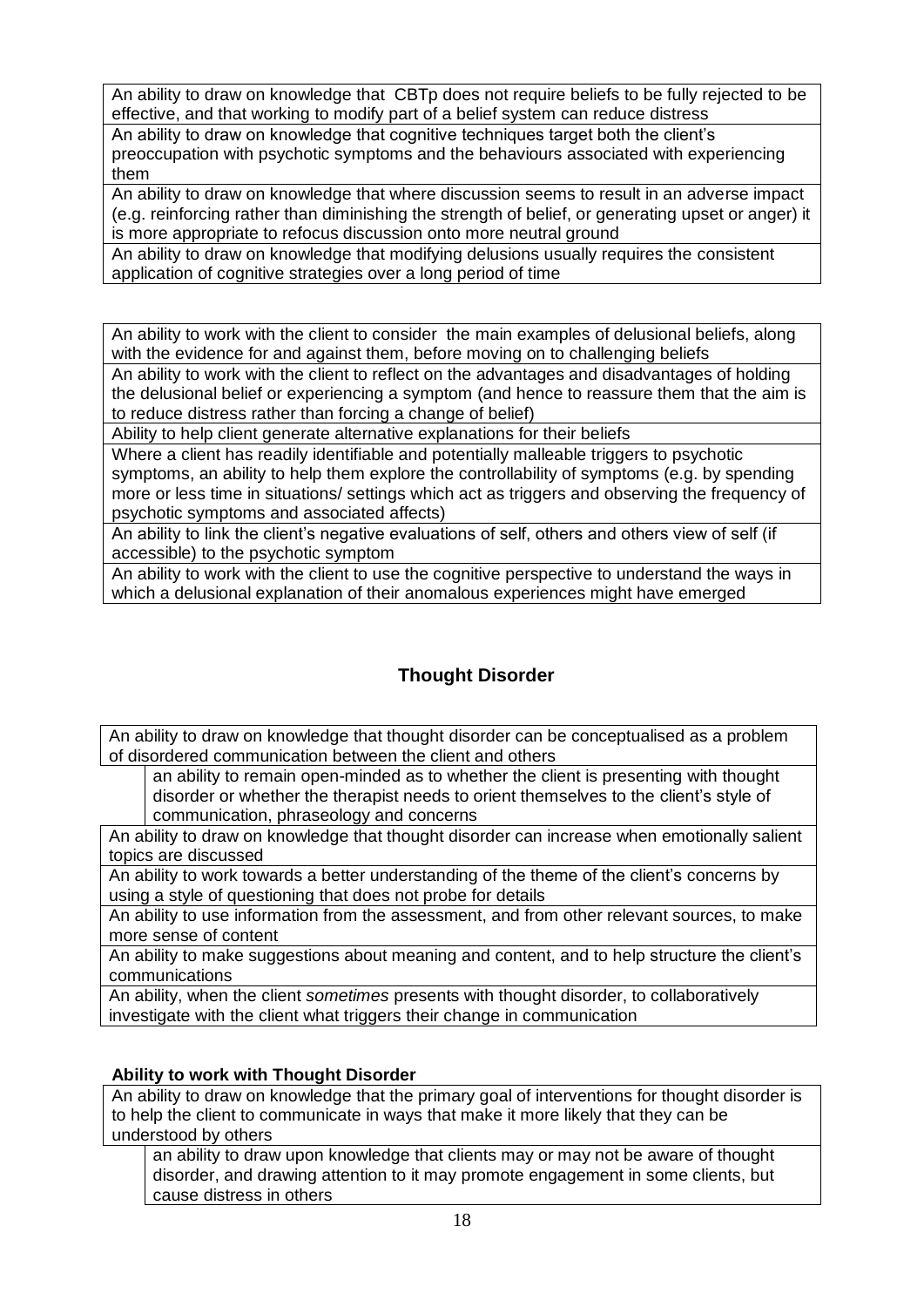an ability to draw upon knowledge that thought disorder can be addressed directly, or indirectly (e.g. in the context of implementing cognitive models for managing stress) An ability to prioritise work on thought disorder if this makes it difficult to understand the

client and consequently to undertake any aspect of an intervention

An ability to address thought disorder and support more effective communication by the client, for example by:

the therapist shortening their statements (so as to make communicative intent clear) asking clarifying questions when the client's meaning is not easy to discern if necessary, taking breaks throughout the session

helping the client apply stress management skills

# **Problems in social functioning (negative symptoms)**

# **Knowledge**

An ability to draw on knowledge that the development and manifestation of negative symptoms can be formulated from a psychological perspective, and (for example) could be seen in the context of:

hopelessness or depression

the client's attempts to avoid anxiety provoking situations

the client's reactions to trauma

side effects from anti-psychotic or anxiolytic medication

An ability to draw on knowledge that negative symptoms include

affective flattening – blunting of affect as seen in a decrease in facial responsiveness, vocal expressiveness and eye contact

avolition – lack of motivation (e.g. a reduction in general activity or personal care) alogia – poverty of speech (e.g. a slowness to respond, or a reduction in content of speech)

An ability to draw on knowledge of hypothesised mechanism s that may account for negative symptoms, e.g.:

"defeatist" beliefs about the value of pursuing an action (assuming that a task cannot be completed, and that part-failure is equivalent to complete failure)

anticipating little reward for effort (assuming a major imbalance between the effort involved and the enjoyment to be gained)

anticipating that efforts will not be rewarded with success

perceiving resources to be limited (e.g. energy, motivation and capacity for attention) minimising social contact to reduce stress

"social defeatism" (predicting rejection from others and hence having little motivation to pursue social contact):

assuming rejection is inevitable on the basis of having failed to meet cultural/ societal expectations

assuming rejection based on feeling of shame/stigma about the illness

# **Assessment of negative symptoms**

An ability to assess negative symptoms, including:

identifying if there are any explanations for the presence of negative symptoms (e.g. depression, medication side-effects)

both the distal and proximal antecedents of negative symptoms, along with the consequences (in order to understand their development and maintenance, and any factors which alleviate negative symptoms)

past and present levels of functioning, and the disparity between desired and actual functioning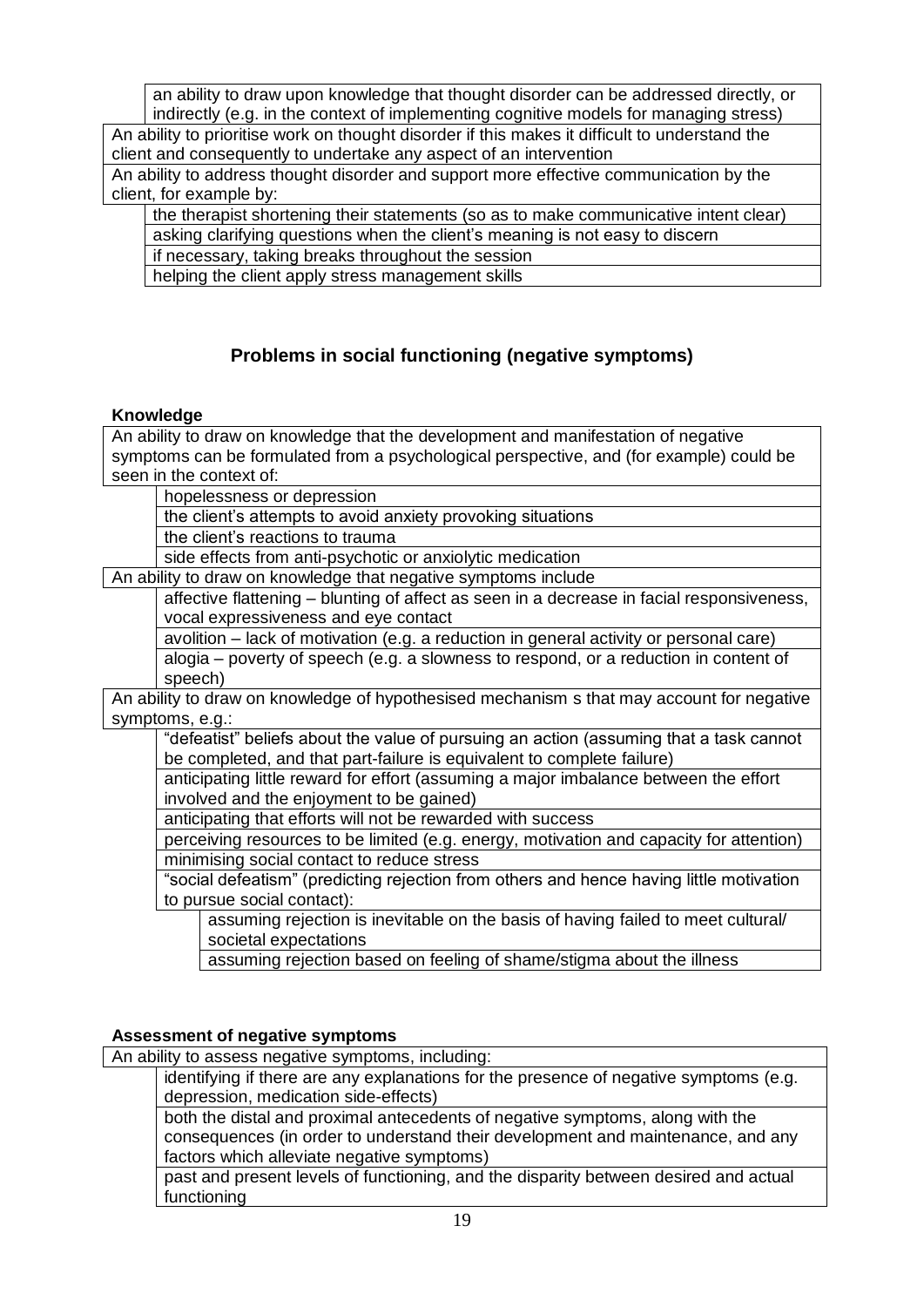an evaluation of cognitive appraisals and beliefs related to negative symptoms any disparity between the level of emotion subjectively experienced and the ways in which these are (objectively) expressed by the client

the rate and flow of speech (over a number of sessions and contexts, allowing for contextual factors (e.g. the client saying little when a family member is present, or when they have first met the therapist)

Where it is difficult for the client to articulate an understanding of their negative symptoms, an ability to use techniques such as behavioural activation to test out (and hence clarify) factors associated with these symptoms

An ability to work with the client to formulate the relationships between negative symptoms and precipitating and maintaining factors, and to discuss with them which areas should be targeted, and in what order

An ability to use the formulation to identify when periods of "convalescence" may be appropriate (e.g. recognising when some level of social withdrawal may serve to regulate stress)

An ability (where the client's premorbid functioning was poor), to assess the need for/ desire to engage in work on skill deficits (e.g. literacy or dealing with demands of daily living)

## **Ability to work with negative symptoms**

Ability to draw on knowledge that the form and sequence of intervention is dependent on whether negative symptoms are best formulated as "primary" negative symptoms or as secondary to positive symptoms

An ability to employ strategies that promote motivation and engagement in therapy, (e.g. spending part of the session doing something that the client finds enjoyable, or complementing the client for changes in behaviour, however small)

An ability to help the client set meaningful and realistic goals that take into account current and previous functioning and to ensure they (and significant others) have appropriate expectations of change

An ability to use the formulation to identify skill deficits that contribute towards the presence of negative symptoms, and to implement appropriate interventions (e.g. literacy work, social skills)

An ability to establish the role of negative expectancies about performance, pleasure, personal resources or social acceptability, and to conduct cognitive and behavioural work that addresses beliefs that interfere with the client achieving their goals